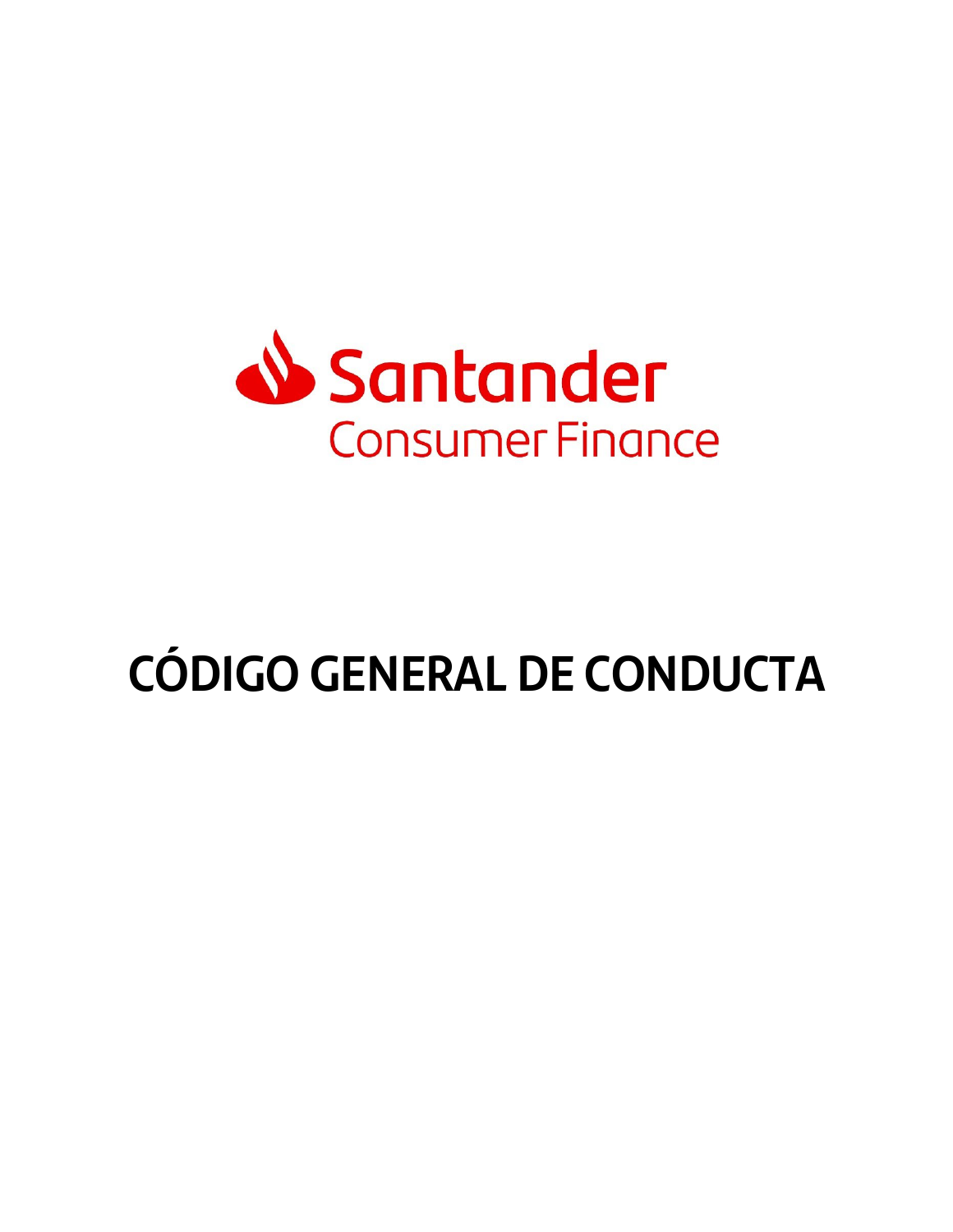# CONTENIDO

| 1.               |                                                                                  |  |  |  |
|------------------|----------------------------------------------------------------------------------|--|--|--|
| 2.               |                                                                                  |  |  |  |
| $\overline{3}$ . |                                                                                  |  |  |  |
| 4.               |                                                                                  |  |  |  |
|                  |                                                                                  |  |  |  |
| 5.               |                                                                                  |  |  |  |
| 6.               |                                                                                  |  |  |  |
| 7.               |                                                                                  |  |  |  |
| 8.<br>9.         | PROTECCIÓN DEL MEDIO AMBIENTE Y POLÍTICAS DE RESPONSABILIDAD SOCIAL Y AMBIENTAL7 |  |  |  |
| 10.              |                                                                                  |  |  |  |
|                  |                                                                                  |  |  |  |
| 11.              |                                                                                  |  |  |  |
| 12.              |                                                                                  |  |  |  |
| 13.              |                                                                                  |  |  |  |
| 14.              |                                                                                  |  |  |  |
|                  |                                                                                  |  |  |  |
|                  |                                                                                  |  |  |  |
| 15.              |                                                                                  |  |  |  |
| 16.              |                                                                                  |  |  |  |
| 17.              |                                                                                  |  |  |  |
| 18.              |                                                                                  |  |  |  |
| 19.<br>20.       |                                                                                  |  |  |  |
| 21.              |                                                                                  |  |  |  |
|                  |                                                                                  |  |  |  |
| 22.              |                                                                                  |  |  |  |
| 23.              |                                                                                  |  |  |  |
|                  |                                                                                  |  |  |  |
| 24.              |                                                                                  |  |  |  |
| 25.              |                                                                                  |  |  |  |
| 26.              |                                                                                  |  |  |  |
| 27.              |                                                                                  |  |  |  |
| 28.              |                                                                                  |  |  |  |
|                  |                                                                                  |  |  |  |
| 29.              |                                                                                  |  |  |  |
|                  |                                                                                  |  |  |  |
| 30.              |                                                                                  |  |  |  |
|                  |                                                                                  |  |  |  |
| 31.              |                                                                                  |  |  |  |
| 32.              |                                                                                  |  |  |  |
|                  |                                                                                  |  |  |  |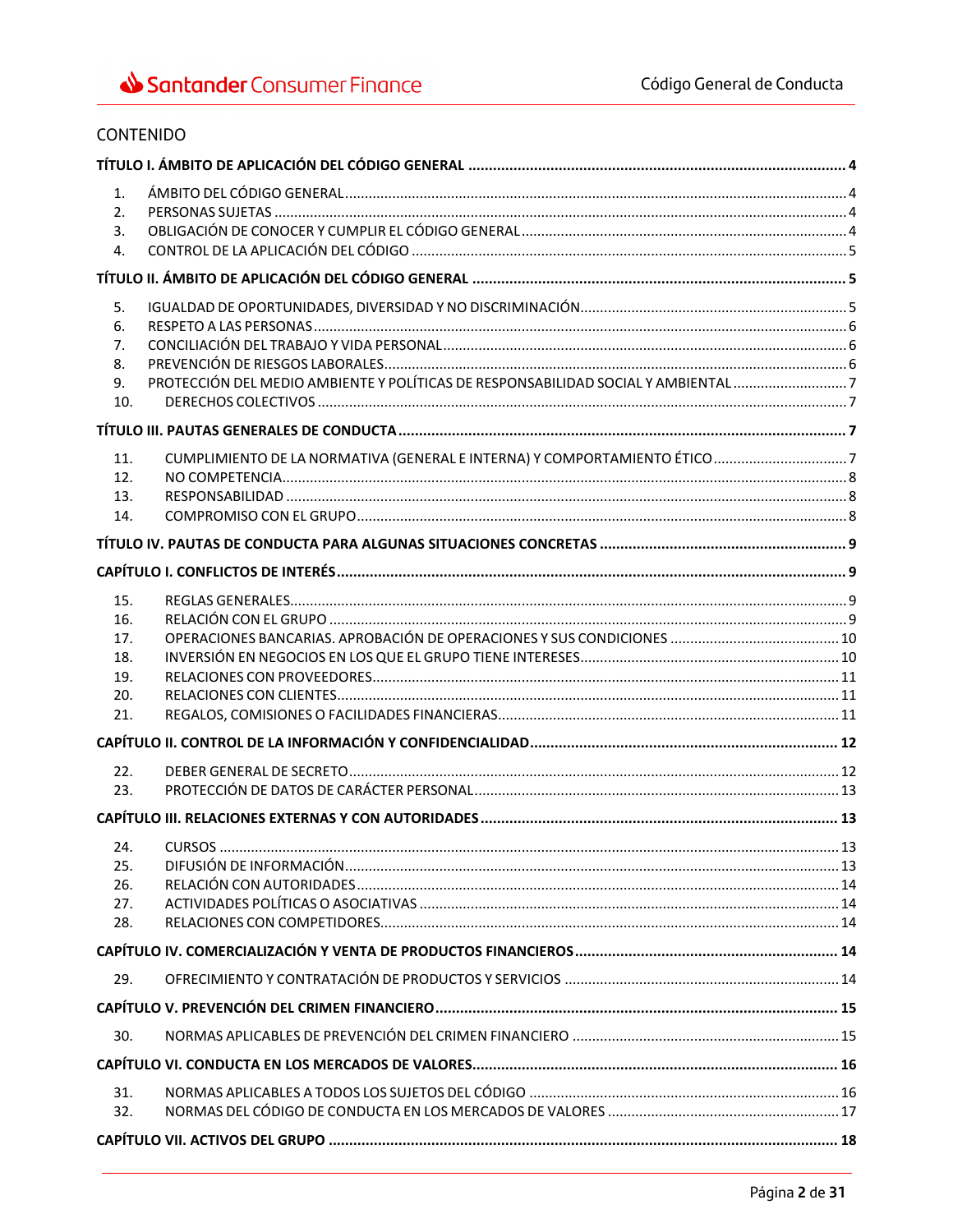# Santander Consumer Finance

| 33.<br>34.                             |                                                                                                  |  |
|----------------------------------------|--------------------------------------------------------------------------------------------------|--|
|                                        |                                                                                                  |  |
| 35.<br>36.<br>37.                      |                                                                                                  |  |
|                                        |                                                                                                  |  |
| 38.<br>39.<br>40.<br>41.               |                                                                                                  |  |
|                                        |                                                                                                  |  |
| 42.<br>43.                             |                                                                                                  |  |
|                                        | CAPÍTULO XI. ESTABLECIMIENTOS EN PAÍSES O TERRITORIOS CALIFICADOS COMO PARAÍSO FISCAL            |  |
| 44.                                    | ESTABLECIMIENTOS EN PAÍSES O TERRITORIOS CALIFICADOS COMO PARAÍSO FISCAL 23                      |  |
|                                        |                                                                                                  |  |
| 45.                                    | NORMAS DE CONDUCTA EN EL USO DE LAS TECNOLOGÍAS DE LA INFORMACIÓN Y DE LA COMUNICACIÓN 24        |  |
|                                        |                                                                                                  |  |
| 46.<br>47.                             |                                                                                                  |  |
|                                        |                                                                                                  |  |
| 48.                                    |                                                                                                  |  |
|                                        |                                                                                                  |  |
|                                        |                                                                                                  |  |
| 49.<br>50.                             |                                                                                                  |  |
| 51.<br>52.<br>53.<br>54.<br>55.<br>56. | COMITÉ DE RIESGOS (EN SCF, LA COMISIÓN DE SUPERVISIÓN DE RIESGOS, REGULACIÓN Y CUMPLIMIENTO). 27 |  |
|                                        |                                                                                                  |  |
| 57.                                    |                                                                                                  |  |
|                                        |                                                                                                  |  |
| 58.<br>59.<br>60.                      | CONFIDENCIALIDAD DE LAS COMUNICACIONES DEL CANAL ABIERTO Y PROHIBICIÓN DE REPRESALIAS29          |  |
|                                        |                                                                                                  |  |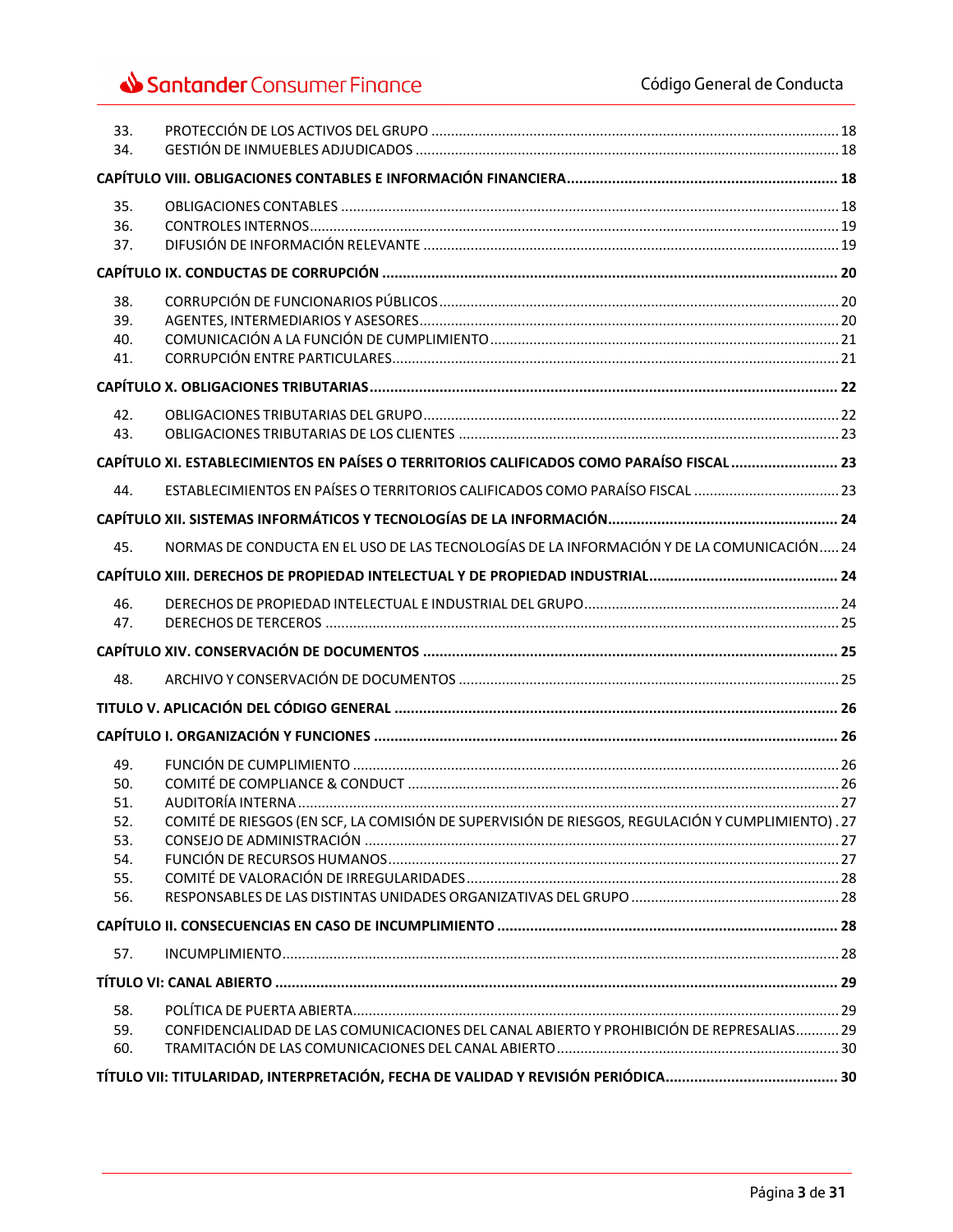# <span id="page-3-0"></span>**TÍTULO I. ÁMBITO DE APLICACIÓN DEL CÓDIGO GENERAL**

#### <span id="page-3-1"></span>**1. ÁMBITO DEL CÓDIGO GENERAL**

El Código General de Conducta (en adelante, el "Código" o el "Código General") recoge el catálogo de principios éticos y normas de conducta que han de regir la actuación de todos los empleados del Grupo Santander y constituye, por ello, el elemento central de la función de Cumplimiento del Grupo.

Este Código debe ser entendido y aplicado junto al resto de la normativa interna de cada entidad de Grupo Santander, y particularmente, en lo previsto en los marcos corporativos que son aprobados por Banco Santander S.A. en su condición de entidad matriz de Grupo Santander, para su adhesión por sus entidades filiales, así como en los documentos de adaptación o desarrollo de dichos marcos corporativos y de este Código General de Conducta.

La observancia del Código General de Conducta y la normativa interna son, asimismo, un mecanismo para la prevención del riesgo reputacional del Grupo que pudiera derivarse de los potenciales incumplimientos de los mismos.

#### **1BIS ÁMBITO DE APLICACIÓN E IMPLANTACIÓN EN FILIALES**

Este documento es de aplicación en Santander Consumer Finance, S.A., (SCF) en su condición de entidad matriz del Grupo SCF. Su aprobación deberá contar con la validación de la corporación de Banco Santander, S.A. Se considera un documento de referencia para las unidades del Grupo SCF en el desarrollo de su normativa interna con las adaptaciones que, en su caso, resulten estrictamente imprescindibles para hacerlas compatibles y cumplir con los requerimientos normativos, regulatorios o a las expectativas de sus supervisores. La aprobación de los documentos locales que desarrollan este documento deberá contar con la validación previa de SCF. Asimismo, la normativa existente deberá ser actualizada a este documento.

#### <span id="page-3-2"></span>**2. PERSONAS SUJETAS**

El presente Código General y, en su caso, los Códigos de Conducta o adaptaciones realizadas por las entidades filiales son de aplicación a los miembros de los órganos de administración y a todos los empleados de Grupo SCF.

Ello sin perjuicio de que ciertas personas se encuentren sujetas también al Código de Conducta en los Mercados de Valores, o a otros códigos de conducta específicos de la actividad o negocio en el que desempeñan sus funciones.

A estas personas se las denomina en lo sucesivo "Sujetos del Código".

#### <span id="page-3-3"></span>**3. OBLIGACIÓN DE CONOCER Y CUMPLIR EL CÓDIGO GENERAL**

Los Sujetos del Código tienen la obligación de conocer y cumplir el Código General y de colaborar para facilitar su implantación en el Grupo SCF, incluyendo la comunicación a la Función de Cumplimiento de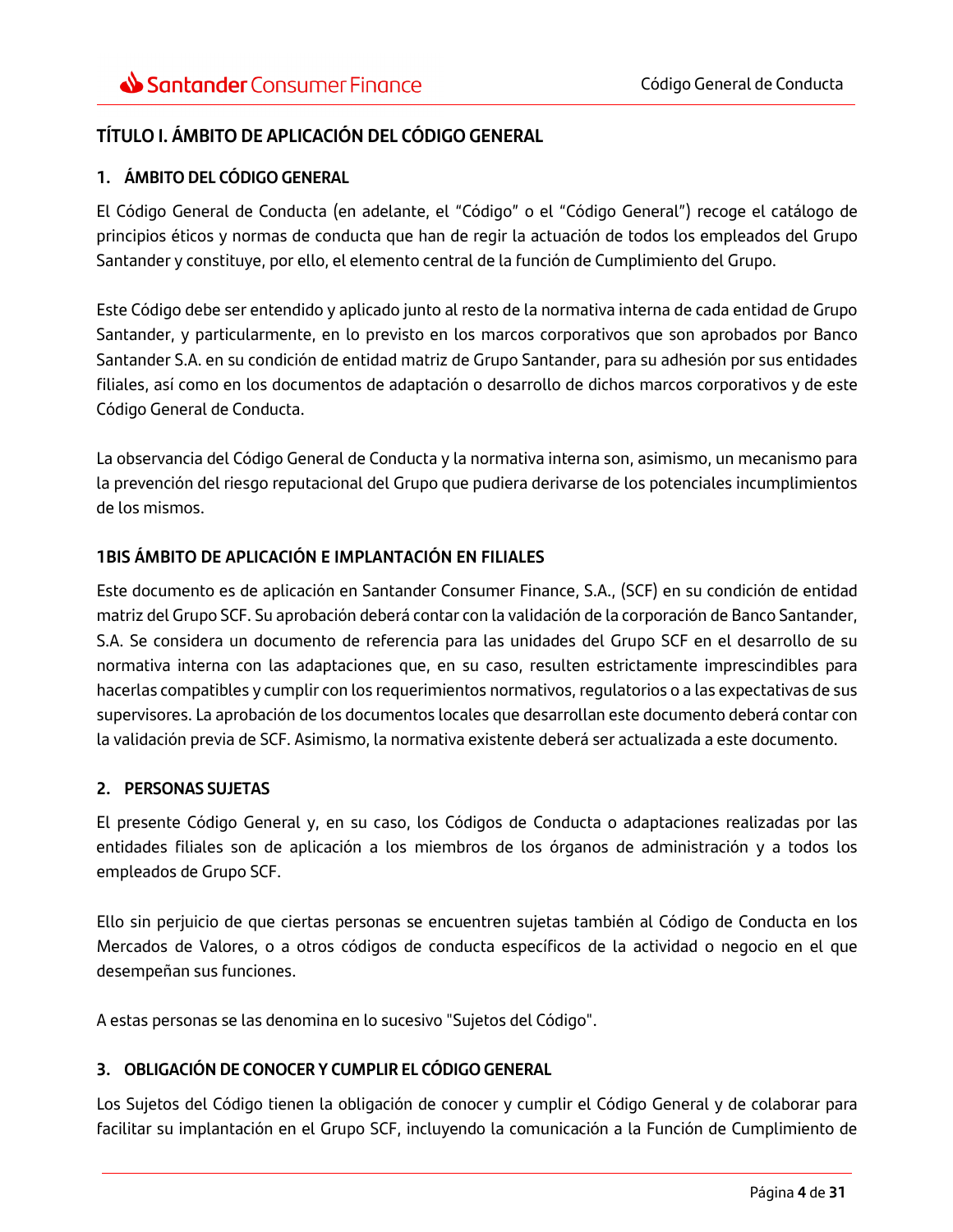cualquier incumplimiento del mismo, o hecho que pudiera parecerlo, que conozcan. Los Sujetos del Código están obligados a asistir y participar en todas aquellas acciones formativas a las que sean convocadas para el adecuado conocimiento del Código General.

#### <span id="page-4-0"></span>**4. CONTROL DE LA APLICACIÓN DEL CÓDIGO**

- 1. La función de Recursos Humanos velará por la correcta comunicación de la sujeción al Código General a todos los empleados y a las personas que por cualquier circunstancia de las mencionadas en el apartado 2 deban estar sujetas a las normas de éste.
- 2. Las funciones de Recursos Humanos y de Cumplimiento informarán periódicamente al Comité de Cumplimiento del seguimiento y cumplimiento de las normas por parte de los Sujetos del Código.
- 3. Las comunicaciones previstas en el presente Código, así como las consultas de los Sujetos al mismo, serán dirigidas a la función de Cumplimiento con carácter general, excepto aquellas para las que expresamente se prevea su remisión a otro departamento o persona distintos.

# <span id="page-4-1"></span>**TÍTULO II. ÁMBITO DE APLICACIÓN DEL CÓDIGO GENERAL**

La cultura corporativa es un pilar principal en el que se asienta la actividad del Grupo Santander y guía la forma en que el Grupo se relaciona con los empleados, clientes, accionistas y la sociedad. La misión de los Sujetos del Código, como consecuencia de su vínculo con Grupo Santander, es contribuir al progreso de las familias y las empresas de una manera Sencilla, Personal y Justa.

Los principios éticos de la organización, el buen gobierno corporativo y la ética profesional de los Sujetos del Código deben guiar todas sus actuaciones junto con los comportamientos corporativos: "Pienso en el cliente, Impulso el cambio, Actúo con rapidez, Trabajo en equipo, Hablo abiertamente".

Entre los principios éticos de Grupo Santander se reconocen los siguientes:

# <span id="page-4-2"></span>**5. IGUALDAD DE OPORTUNIDADES, DIVERSIDAD Y NO DISCRIMINACIÓN**

Los Sujetos del Código son seleccionados, retribuidos, y promocionados de acuerdo con su aptitud, formación, conocimientos, experiencia, liderazgo, diversidad de pensamiento, aspiraciones personales y potencial en el futuro. Ningún otro factor podrá influir o afectar la objetividad de estas decisiones. La "meritocracia" es el principio básico a la hora de atraer, retener, contratar y desarrollar talento.

Este compromiso es clave para conseguir que Grupo Santander tenga personas competentes y motivadas para llevar a cabo su estrategia y alcanzar los objetivos de negocio que el Grupo se impone. Además, la meritocracia es la llave que permite a Grupo Santander ser una de las mejores empresas para trabajar en todos aquellos países en los que está presente.

Constituye principio básico de actuación en Grupo Santander proporcionar las mismas oportunidades en el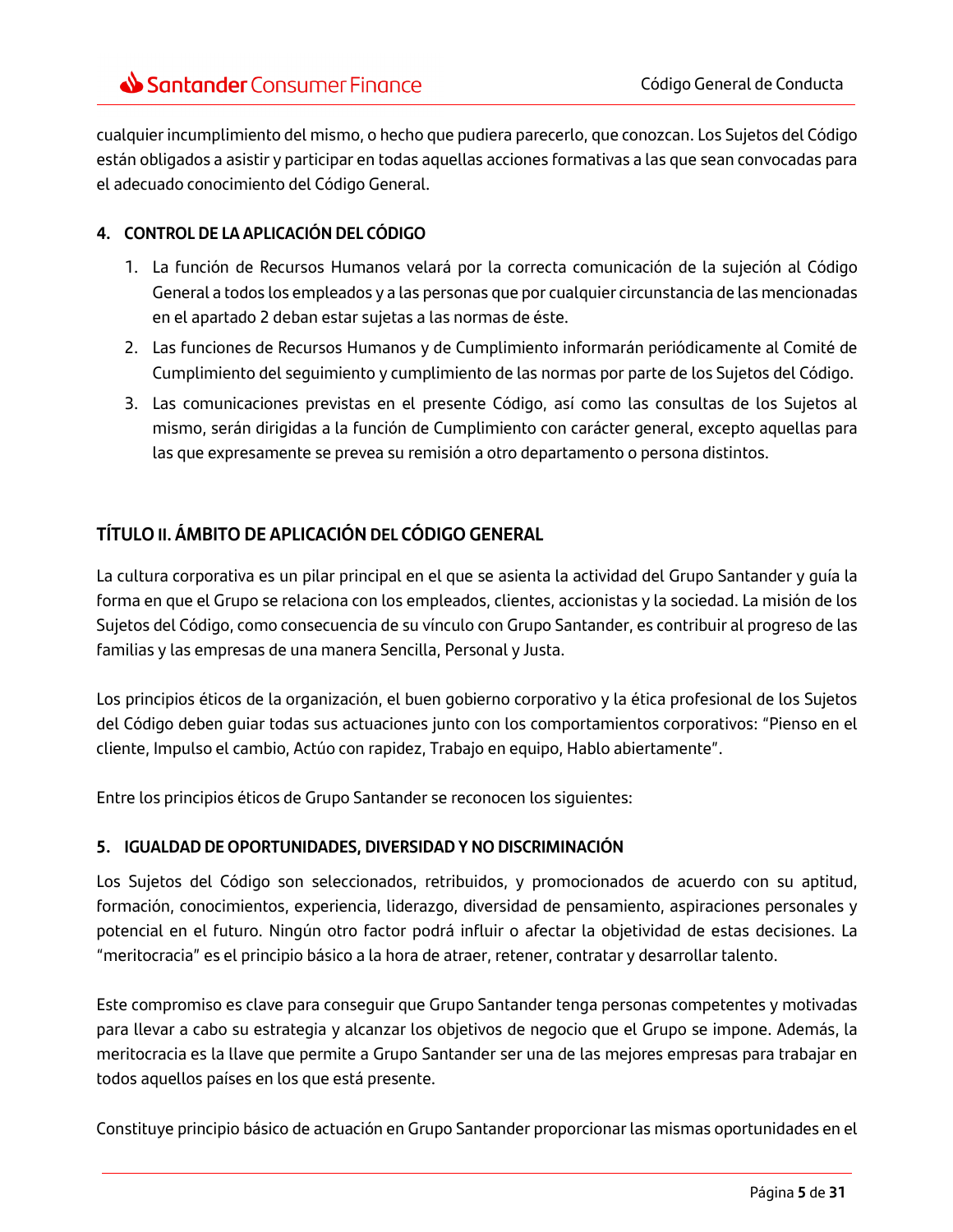acceso al trabajo y en la promoción profesional, asegurando en todo momento la ausencia de discriminación por razón de sexo u orientación sexual, raza, religión, discapacidad, origen, estado civil, edad o condición social. En consecuencia, los Sujetos del Código que intervengan en procesos de contratación, selección y/o promoción profesional se guiarán con objetividad en sus actuaciones y decisiones, con actitud abierta a la diversidad y con el objetivo de identificar aquellas personas más acordes con el perfil y necesidades del puesto a cubrir, promoviendo en todo momento la igualdad de oportunidades y la diversidad y meritocracia.

En Grupo Santander, los puestos de trabajo o los contratos no se deberán ofrecer a cargos públicos o autoridades que están, o han estado recientemente involucrados en asuntos que afecten directamente a los intereses del Grupo.

El incumplimiento de estas reglas será comunicado a las funciones de Cumplimiento y RRHH.

#### <span id="page-5-0"></span>**6. RESPETO A LAS PERSONAS**

El acoso, el abuso, la intimidación, la falta de respeto y consideración o cualquier tipo de agresión física o verbal son inaceptables y no se permitirán ni tolerarán en el trabajo, y aquellos Sujetos del Código con personal a su cargo en las unidades organizativas del Grupo deberán promover y asegurarse, con los medios a su alcance, que dichas situaciones no se produzcan.

Los Sujetos del Código evitarán cualquier conducta que pueda constituir una forma de abuso, intimidación o acoso, ya sea de carácter laboral o sexual, y, en caso de tener conocimiento de alguna de estas conductas durante el desempeño de su actividad profesional, deberán comunicarlo a las funciones de Cumplimiento y Recursos Humanos, pudiendo utilizar para ello el canal previsto en el Título VI del presente Código.

Todos los Sujetos del Código y, especialmente, quienes desempeñen funciones de dirección, promoverán en todo momento, y en todos los niveles profesionales, unas relaciones basadas en el respeto por la dignidad de los demás, la participación, la equidad y la colaboración recíproca, propiciando un ambiente laboral respetuoso a fin de lograr un clima de trabajo positivo.

#### <span id="page-5-1"></span>**7. CONCILIACIÓN DEL TRABAJO Y VIDA PERSONAL**

En orden a desarrollar el compromiso de responsabilidad social corporativa asumido por el Grupo para mejorar la calidad de vida de los empleados y de sus familias, los Sujetos del Código promoverán un ambiente de trabajo compatible con el desarrollo personal, ayudando a las personas de sus equipos a conciliar de la mejor manera posible los requerimientos del trabajo con las necesidades de su vida personal y familiar.

#### <span id="page-5-2"></span>**8. PREVENCIÓN DE RIESGOS LABORALES**

Santander considera la seguridad y salud laboral de los Sujetos del Código fundamental para lograr un entorno de trabajo confortable y seguro, siendo un objetivo prioritario la mejora permanente de las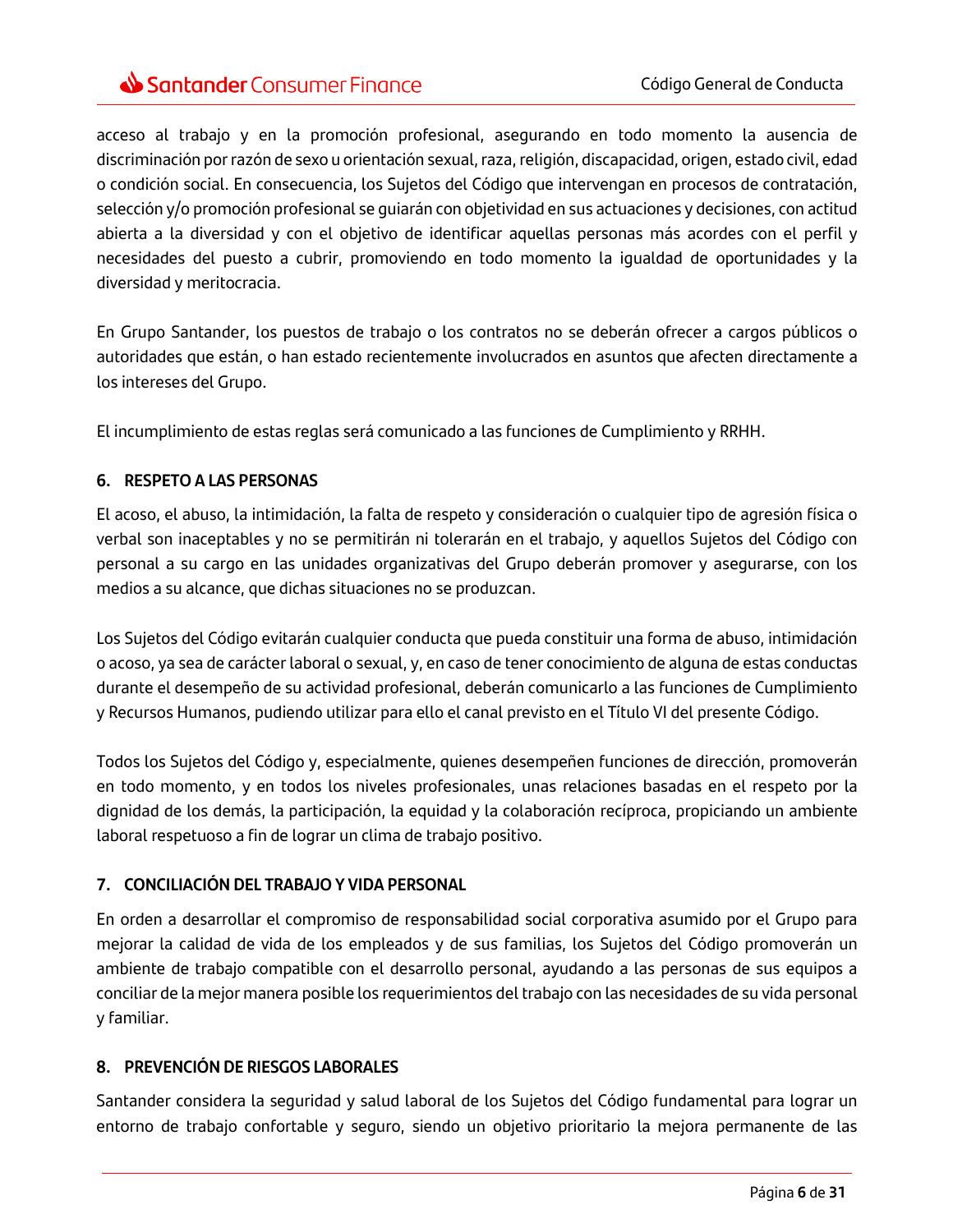condiciones de trabajo.

Por ello, los Sujetos del Código respetarán en todo momento las medidas preventivas aplicables en materia de seguridad y salud laboral, utilizando los recursos establecidos por la organización y asegurando que los miembros de sus equipos realizan sus actividades en condiciones de seguridad.

#### <span id="page-6-0"></span>**9. PROTECCIÓN DEL MEDIO AMBIENTE Y POLÍTICAS DE RESPONSABILIDAD SOCIAL Y AMBIENTAL**

En relación con sus actividades propias o desarrolladas con terceros, los Sujetos del Código han de comprometerse activa y responsablemente a cumplir y respetar las normativas legales vigentes en materia social y ambiental, así como los principios generales de actuación de Grupo Santander en sostenibilidad contemplados en la Política General de Sostenibilidad, en las políticas de cambio climático y de gestión ambiental y en la política de Derechos Humanos.

Asimismo, en la actividad con sectores sensibles se aplicarán, además, las políticas sectoriales de defensa, energía, minero-metalúrgico y soft commodities, así como la política de financiación de sectores sensibles y otras que puedan ser objeto de desarrollo en el futuro.

#### <span id="page-6-1"></span>**10. DERECHOS COLECTIVOS**

Los Sujetos del Código respetarán los derechos de sindicación, asociación y de negociación colectiva reconocidos internacionalmente, así como las actividades que se lleven a cabo por las organizaciones representativas de los trabajadores, de acuerdo con las funciones y competencias que tengan legalmente atribuidas, con quienes se mantendrá una relación basada en el respeto mutuo en aras de promover un diálogo abierto, transparente y constructivo que permita consolidar los objetivos de paz social y estabilidad laboral.

# <span id="page-6-2"></span>**TÍTULO III. PAUTAS GENERALES DE CONDUCTA**

#### <span id="page-6-3"></span>**11. CUMPLIMIENTO DE LA NORMATIVA (GENERAL E INTERNA) Y COMPORTAMIENTO ÉTICO**

1. Los Sujetos del Código cumplirán tanto las disposiciones generales (leyes, reglamentos, circulares de los organismos reguladores, supervisores y autorreguladores) como la normativa interna del Grupo que sea aplicable a su actividad (incluyendo las políticas, procedimientos, códigos y principios internos, así como el apetito de riesgo del Grupo).

Por consiguiente, todos los empleados, miembros de la alta dirección y miembros del Consejo deberán comprender bien sus responsabilidades y ser responsables del desempeño de sus actividades, observando en sus funciones profesionales los requisitos que resulten de aplicación a sus actividades específicas.

2. Todo Sujeto del Código que resulte imputado, inculpado o acusado en un procedimiento judicial penal deberá informar, tan pronto sea posible, a las funciones de Recursos Humanos y Cumplimiento. Asimismo, los Sujetos del Código deberán informar a las funciones de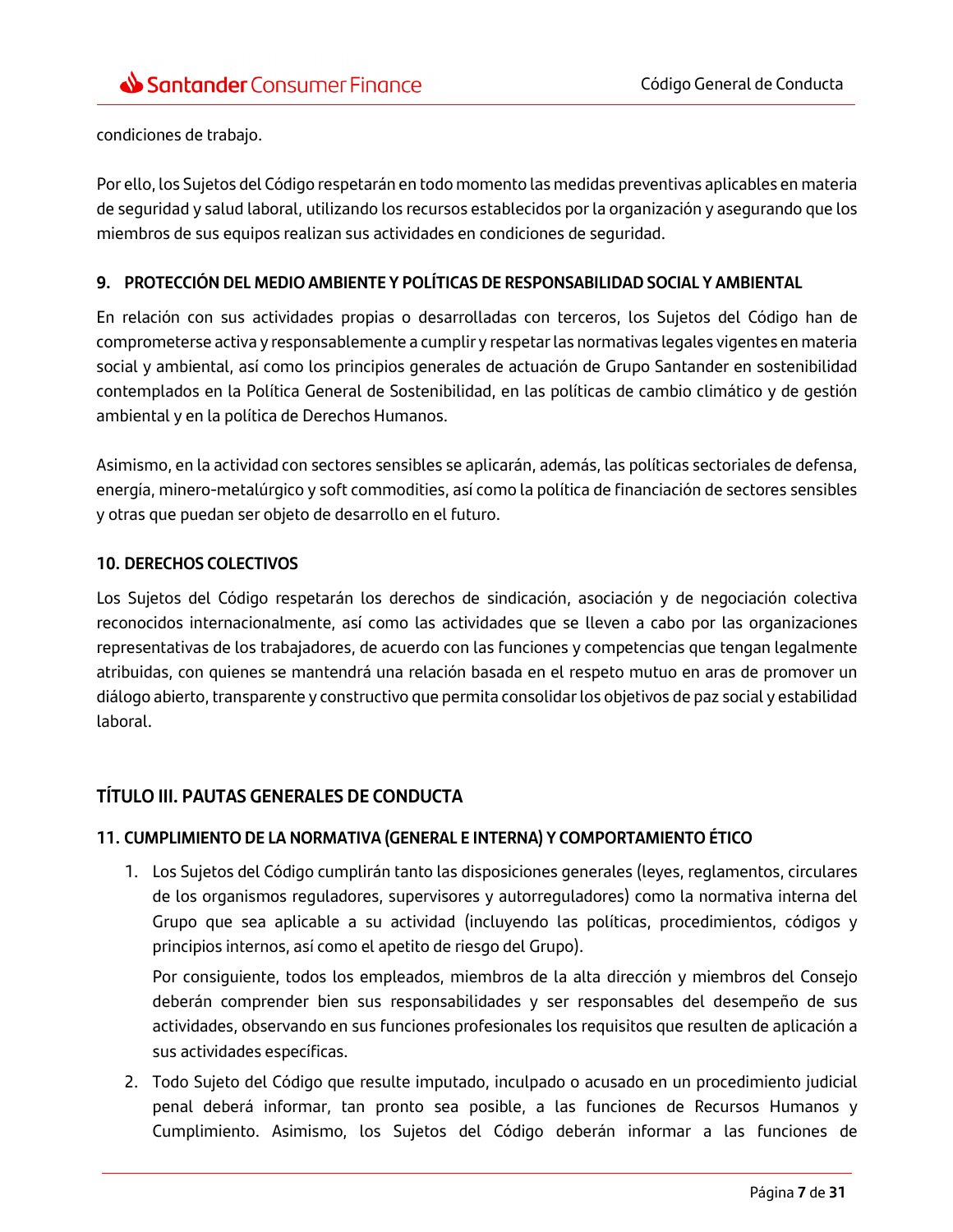Cumplimiento y de Recursos Humanos de la existencia de expedientes administrativos que les afecten, ya sea como presuntos responsables, testigos o en otro concepto, que se tramiten por las autoridades u organismos supervisores de la actividad de las sociedades del Grupo SCF, aun cuando la participación en dichos expedientes no derive de su desempeño profesional.

3. Además, los Sujetos del Código desarrollarán una conducta profesional recta, imparcial, honesta y conforme con los principios de responsabilidad social corporativa del Grupo. Se abstendrán de participar en actividades ilegales o inmorales o de atraer negocio al Grupo realizándolas. Se estima desaconsejable la asistencia frecuente a los casinos de juego y, en general, las apuestas, que en ningún caso podrán realizarse con personas que mantengan cualquier tipo de relación profesional o de clientela con el Grupo.

#### <span id="page-7-0"></span>**12. NO COMPETENCIA**

- 1. Los Sujetos del Código deberán dar prioridad al ejercicio de sus funciones en el Grupo y no podrán prestar servicios profesionales a otras entidades o empresas competidoras, retribuidos o no, y cualquiera que sea la relación en que se basen, salvo autorización expresa de las funciones de Recursos Humanos, Cumplimiento y de su responsable.
- 2. Los Sujetos del Código que ejerzan otra actividad profesional, incluso por cuenta propia o para entidades o empresas no competidoras deberán comunicar esa circunstancia a la función de Recursos Humanos y Cumplimiento tan pronto como pudiera originarse.

#### <span id="page-7-1"></span>**13. RESPONSABILIDAD**

Los Sujetos del Código emplearán su capacidad técnica y profesional y la prudencia y el cuidado adecuados en el desempeño de su actividad en el Grupo. En particular, y sin perjuicio de dicha regla general:

- 1. Se responsabilizarán de alcanzar la capacitación necesaria para el mejor desempeño de sus funciones.
- 2. Se sujetarán a la normativa externa e interna aplicable según el tipo de operación de que se trate y, en su caso, a las reglas y tarifas establecidas por el Grupo en la determinación de los precios y condiciones de las operaciones en que intervengan.
- 3. Respetarán los procedimientos establecidos internamente, muy en especial en lo que se refiere al ejercicio de las facultades y la aplicación de límites de riesgos.
- 4. Realizarán la contabilización de las operaciones contratadas con exactitud y rigor y mantendrán con iguales criterios los archivos y registros requeridos en su actividad.
- 5. Observarán las normas relativas a seguridad e higiene en el trabajo, con el objetivo de prevenir y minimizar los riesgos laborales.

#### <span id="page-7-2"></span>**14. COMPROMISO CON EL GRUPO**

Los Sujetos del Código actuarán siempre en el mejor interés del Grupo, haciendo una utilización adecuada de los medios puestos a su disposición y evitando actuaciones que puedan reportarle perjuicios. Se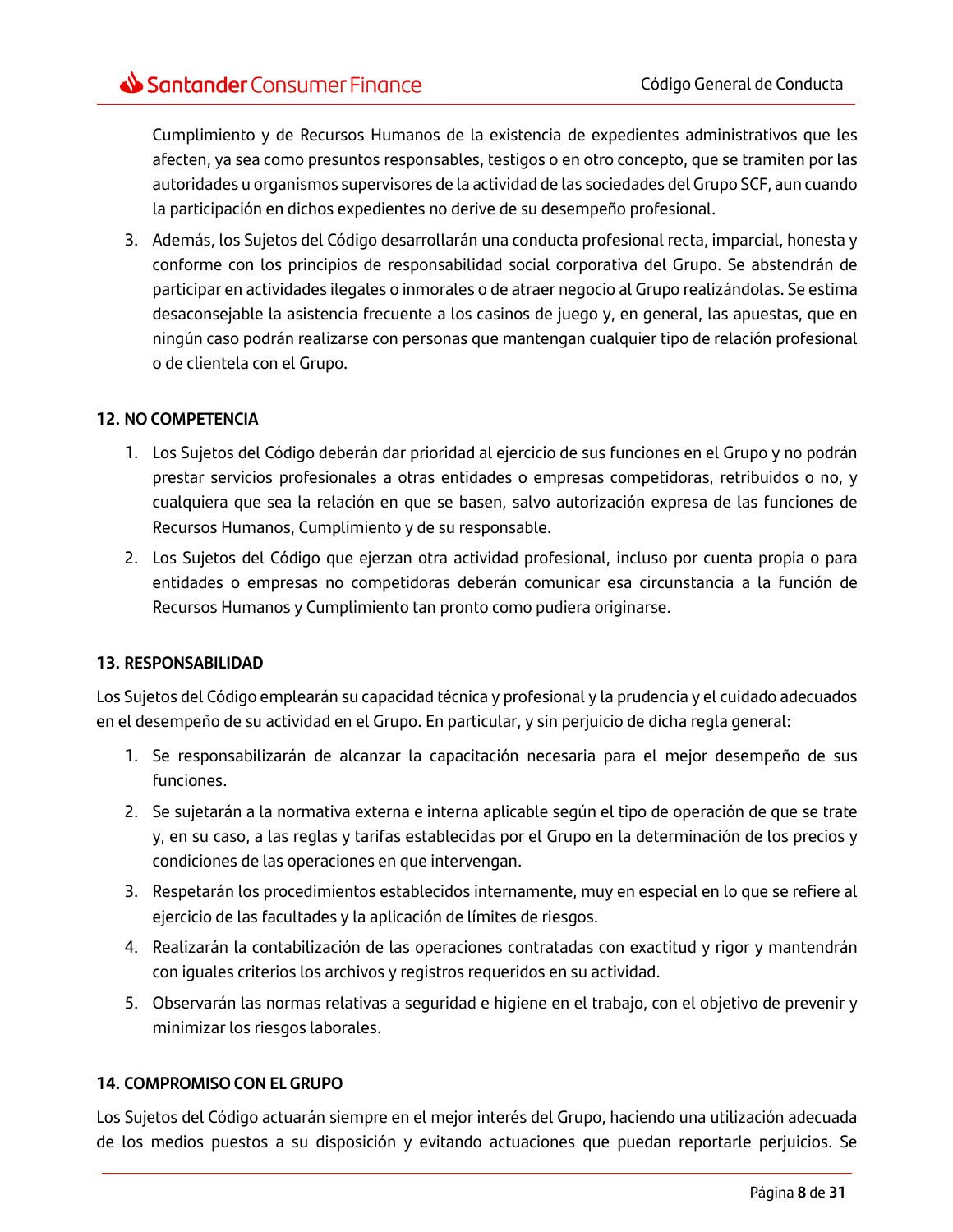abstendrán de utilizar en beneficio propio oportunidades de negocio que sean de interés del Grupo.

# <span id="page-8-0"></span>**TÍTULO IV. PAUTAS DE CONDUCTA PARA ALGUNAS SITUACIONES CONCRETAS**

# <span id="page-8-1"></span>**CAPÍTULO I. CONFLICTOS DE INTERÉS**

#### <span id="page-8-2"></span>**15. REGLAS GENERALES**

Los Sujetos del Código actuarán siempre de manera que sus intereses particulares, los de sus familiares o de otras personas vinculadas a ellos no primen sobre los del Grupo o sus clientes. Esta pauta de conducta se aplicará tanto en las relaciones de los Sujetos del Código con el propio Grupo, como en las que mantengan con los clientes del mismo, los proveedores o cualquier otro tercero.

#### <span id="page-8-3"></span>**16. RELACIÓN CON EL GRUPO**

1. Los Sujetos del Código podrán mantener con las diversas entidades del Grupo relaciones de clientela siempre que sean típicas del objeto social de la respectiva entidad y en condiciones de mercado (o en condiciones fijadas con carácter general para los empleados). No obstante, salvo que se trate de transacciones que sean consecuencia de un proceso público de oferta o salvo autorización expresa de la función de Recursos Humanos y de Cumplimiento, los Sujetos del Código no podrán, ni directamente ni a través de personas vinculadas, adquirir o arrendar activos o bienes pertenecientes al Grupo. Las mismas restricciones y autorizaciones se aplicarán en caso de transmisión o arrendamiento al Grupo de activos o bienes pertenecientes a Sujetos del Código o personas vinculadas con ellos.

En este sentido, las Funciones de Recursos Humanos y Cumplimiento se asegurarán de la transparencia de la operación e igualdad de acceso para otros interesados, así como que se realiza en condiciones de mercado y que no constituye un conflicto de interés o un eventual acceso o uso de información privilegiada.

- 2. Los Sujetos del Código se abstendrán de participar (ya en la toma de decisiones, ya en funciones de representación del Grupo) en transacciones de cualquier tipo realizadas por una entidad del Grupo en las que concurra algún interés propio o de alguna persona vinculada. En consecuencia, y sin perjuicio de la citada regla general:
	- a) No participarán ni influirán en los procedimientos para la contratación de productos o servicios con sociedades o personas con las que el Sujeto del Código tenga algún vínculo económico o familiar.
	- b) No darán trato ni condiciones de trabajo especiales basadas en relaciones personales o familiares.

A los efectos de este Código, el concepto de familiar incluye a la pareja, así como a los padres, hijos, hermanos, tíos sobrinos y cuñados y sus respectivas parejas con directivos del Grupo con capacidad de influencia significativa para la toma de decisiones en su unidad. Asimismo, se entenderá por relación personal cualquier relación de estrecha amistad con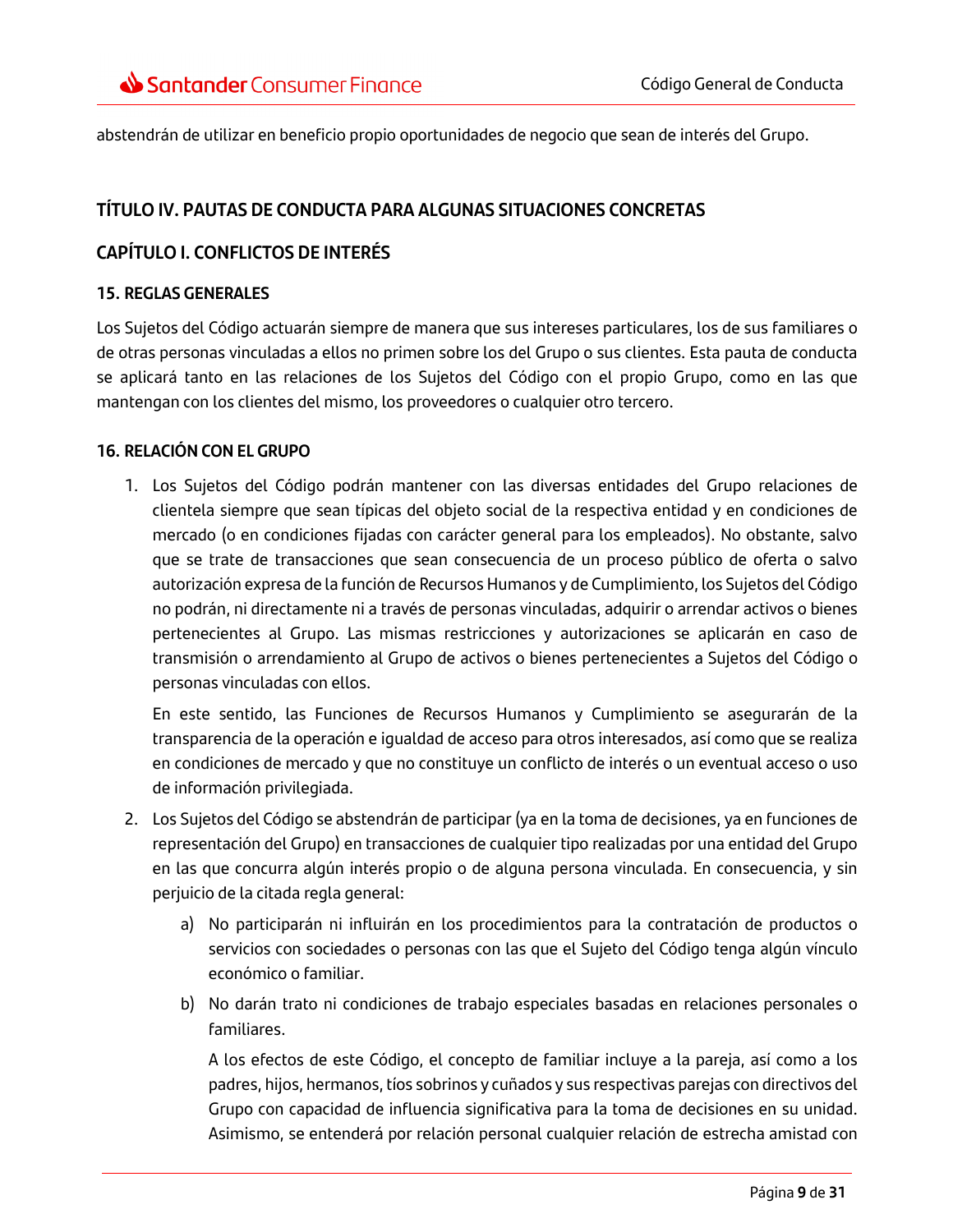los mencionados directivos que pudiera ser interpretada por un observador imparcial como posible razón para otorgar un trato de favor.

Los Sujetos del Código deberán abstenerse de influir en cualquier proceso de selección, contratación, promoción de una persona con la que mantengan un vínculo familiar o personal, o en los casos en que a esas personas se les aprueben nuevas condiciones laborales, incluyendo las salariales, y la evaluación anual. Asimismo, los Sujetos del Código tendrán la obligación de comunicar a las funciones de Cumplimiento y RRHH, así como a su supervisor, las relaciones familiares que mantengan con otros Sujetos del Código en cualquier unidad del Grupo, durante su proceso de selección, contratación, promoción o en los casos en que se le aprueben nuevas condiciones laborales incluyendo las salariales y la evaluación anual.

Tan pronto como se identifiquen relaciones familiares entre Sujetos del Código que supongan un reporte jerárquico o funcional directo dentro de la misma unidad, una de las dos personas deberá ser trasladada a otra unidad en el plazo de un año. En los casos que el dicho reporte jerárquico o funcional sea indirecto, se analizarán los potenciales conflictos de interés y con la aprobación de las funciones de RRHH y Cumplimiento se informará al responsable de la función corporativa o de la unidad.

#### <span id="page-9-0"></span>**17. OPERACIONES BANCARIAS. APROBACIÓN DE OPERACIONES Y SUS CONDICIONES**

- 1. Los Sujetos del Código que por sus funciones tengan la facultad de autorizar operaciones o dispongan de poderes para su contratación, se abstendrán de aprobar, fijar condiciones, elaborar propuestas, preparar informes o intervenir o influir de otro modo en los procedimientos relativos a aquellas operaciones en las que ellos mismos figuren como beneficiarios o garantes.
- 2. El deber de abstención establecido en el punto anterior se aplicará asimismo a las operaciones de clientes que tengan relación familiar o compartan intereses económicos con el Sujeto del Código, y de personas jurídicas con las que éste mantuviera alguna vinculación por participar de manera relevante en su capital, por prestar a las mismas algún tipo de servicio (financiero, fiscal, laboral, etc.), por ejercer en ellas un cargo de administración o por ser su apoderado.
- 3. Cuando un Sujeto del Código se encuentre ante una situación de las descritas en los puntos anteriores informará inmediatamente a su superior. En todos los casos, el Sujeto del Código afectado se abstendrá de actuar o de influir en la operación, siendo el propio superior u otra persona designada por éste con facultades quien elabore la propuesta, prepare el informe o tome la correspondiente decisión sobre la operación planteada, haciéndose constar esta circunstancia en la respectiva documentación.

#### <span id="page-9-1"></span>**18. INVERSIÓN EN NEGOCIOS EN LOS QUE EL GRUPO TIENE INTERESES**

Si el Sujeto del Código quisiera participar en negocios en los que el Grupo tenga interés, o participe directamente ("co-inversión"), o incluso en aquéllos a los que el Grupo hubiera renunciado a participar,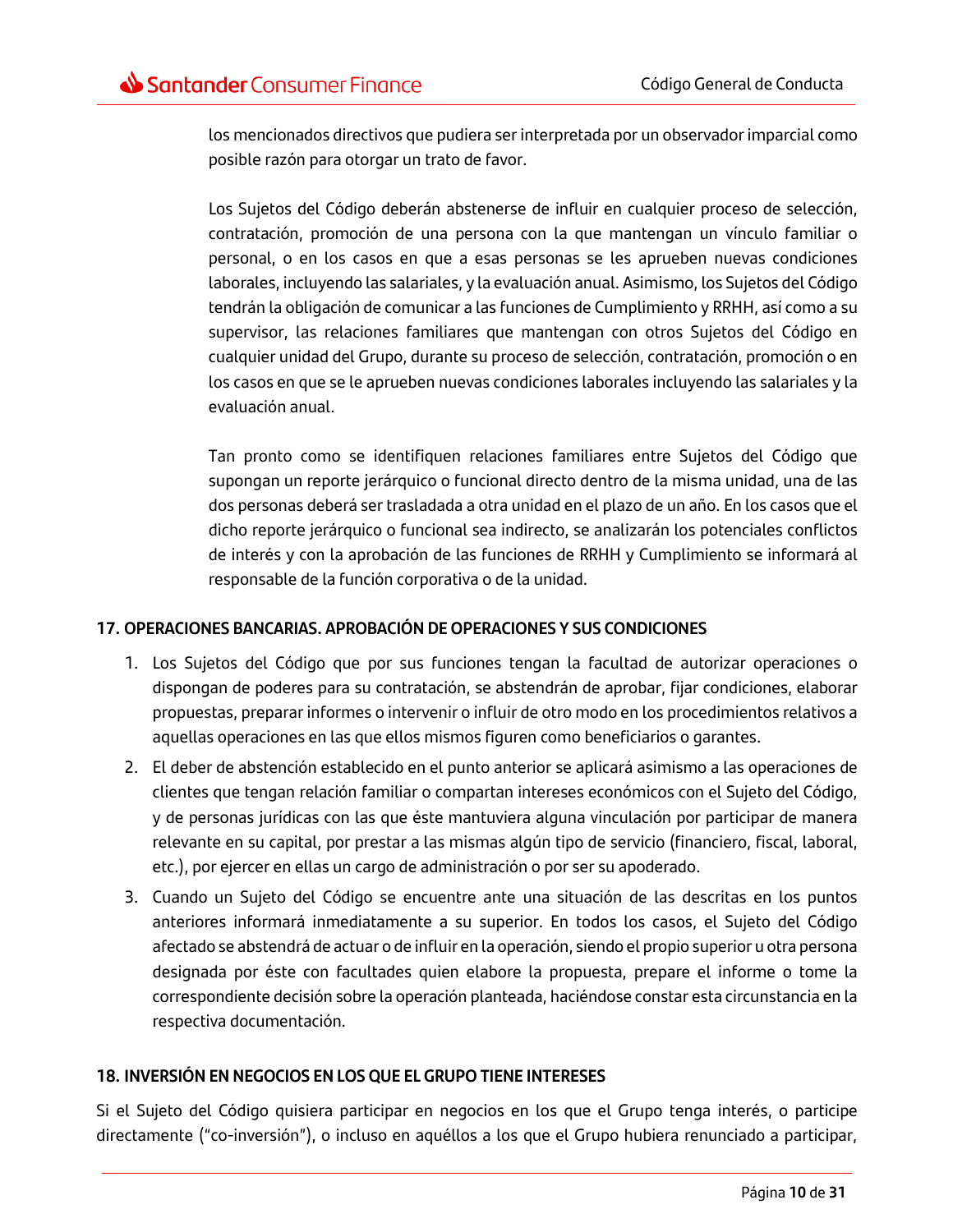deberá obtener previamente la autorización de su responsable y de la función de Cumplimiento, una vez comprobado que no existe ningún posible perjuicio para los intereses del Grupo, y que no se produce, ni es previsible en el futuro, ningún conflicto de interés en cualquier sentido.

Mientras no se reciban ambas autorizaciones por escrito, la inversión o participación por cuenta propia del Sujeto del Código no podrá llevarse a cabo.

# <span id="page-10-0"></span>**19. RELACIONES CON PROVEEDORES**

Sin perjuicio de la aplicación de lo establecido en el apartado 17:

- 1. Los Sujetos del Código que en el desempeño de sus funciones tengan intervención en decisiones sobre la adjudicación, contratación de suministros o servicios o la fijación de sus condiciones económicas estarán sujetos a la Política de Conducta en la Gestión de Compras, y deberán regir su conducta conforme a las pautas conducta establecidas al efecto en dicha Política.
- 2. En todo caso, todos los Sujetos del Código en sus relaciones con proveedores de servicio evitarán cualquier clase de interferencia que pueda afectar a su imparcialidad u objetividad al respecto.
- 3. Siempre que sea posible se evitarán relaciones de exclusividad.
- 4. La contratación de suministros y servicios externos deberá efectuarse conforme a los procedimientos establecidos al efecto en la normativa interna de referencia.

#### <span id="page-10-1"></span>**20. RELACIONES CON CLIENTES**

- 1. Ningún Sujeto del Código podrá aceptar personalmente, salvo autorización escrita previa de la función de Recursos Humanos, de Cumplimiento, y la de su responsable compromisos fiduciarios, mandatos o poderes de clientes para la realización de las operaciones de estos con el Grupo.
- 2. Se procurará evitar la relación de exclusividad con un cliente que pueda dar lugar a una vinculación personal excesiva o restringir el acceso del mismo a otros empleados o canales del Grupo.
- 3. En ningún caso se estimulará la realización de una operación por un cliente para beneficiar a otro, salvo que ambos conozcan sus diferentes posiciones y acepten expresamente realizar la operación.
- 4. Deberán informar a los clientes de las vinculaciones, económicas o de otro tipo, que pudieran implicar conflicto de interés con ellos.
- 5. Los Sujetos del Código no están autorizados a modificar datos aportados por clientes de modo unilateral, siendo los propios clientes los que deberán dar instrucciones para su modificación, siguiendo el procedimiento establecido, salvo en caso de error manifiesto.

#### <span id="page-10-2"></span>**21. REGALOS, COMISIONES O FACILIDADES FINANCIERAS**

1. Queda prohibida la solicitud o la aceptación de cualquier tipo de pago, comisión, regalo o retribución por operaciones efectuadas por el Grupo, así como obtener de otra forma provecho de la posición que se ostenta en el mismo en beneficio propio.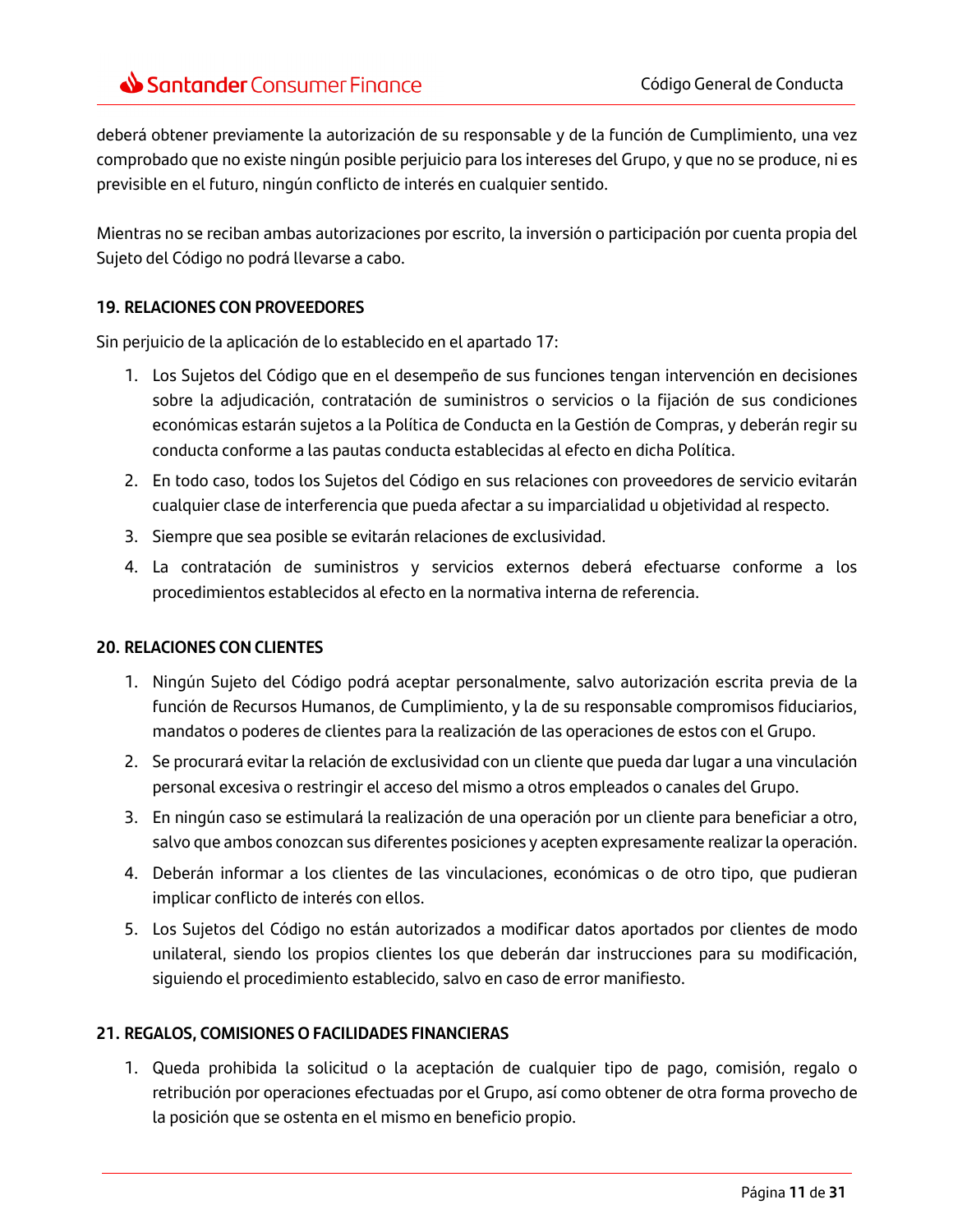- 2. Ningún Sujeto del Código puede solicitar o aceptar cualquier tipo de pago, comisión, regalo o retribución en relación con su actividad profesional en el Grupo y que proceda de clientes, proveedores, intermediarios, contrapartidas o cualquier otro tercero. No se incluyen en dicha limitación:
	- a) Los objetos de propaganda de escaso valor.
	- b) Las invitaciones normales que no excedan de los límites considerados razonables en los usos habituales, sociales y de cortesía.
	- c) Las atenciones ocasionales por causas concretas y excepcionales (como regalos de Navidad o de boda), siempre que no sean en metálico y estén dentro de límites módicos y razonables.
- 3. Salvo los supuestos no incluidos en la limitación anterior, según expresa el apartado anterior, los Sujetos del Código deberán consultar previamente con la función de Cumplimiento la adecuación de aceptar los regalos e invitaciones que reciban por parte de terceros, siendo precisa su autorización para la aceptación del objeto o invitación que se trate, previa conformidad de su responsable, de acuerdo con la normativa interna de desarrollo.
- 4. Cualquier invitación, regalo o atención que por su frecuencia, características o circunstancias pueda ser interpretado por un observador objetivo como hecho con la voluntad de afectar el criterio imparcial del receptor, será rechazado y puesto en conocimiento de la función de Cumplimiento.
- 5. Ningún Sujeto del Código podrá, por sí o por persona interpuesta, tomar dinero a préstamo o recibir cualquier otro tipo de facilidad financiera de clientes, proveedores, intermediarios, contrapartes o cualquier otro tercero, salvo que dichas operaciones tengan lugar en el marco de una relación comercial con una entidad financiera o de las relaciones familiares.

# <span id="page-11-0"></span>**CAPÍTULO II. CONTROL DE LA INFORMACIÓN Y CONFIDENCIALIDAD**

#### <span id="page-11-1"></span>**22. DEBER GENERAL DE SECRETO**

- 1. Con carácter general, los Sujetos del Código deben guardar secreto profesional respecto a cuantos datos o información no públicos que conozcan como consecuencia del ejercicio de su actividad profesional, ya procedan o se refieran a clientes, al Grupo, a otros empleados o directivos o a cualquier otro tercero. En consecuencia, y sin perjuicio de la anterior regla general:
	- i. Deberán utilizar dichos datos o información exclusivamente para el desempeño de su actividad profesional en el Grupo, no podrán facilitarla más que a aquellos otros profesionales que necesiten conocerla para la misma finalidad y se abstendrán de usarla en beneficio propio.
	- ii. Los datos e informaciones relativos a cuentas, posiciones financieras, estados financieros, negocios y, en general, actividad de los clientes serán tratados con confidencialidad y únicamente se trasladarán a terceros ajenos al Grupo con autorización expresa del cliente y según los procedimientos legalmente regulados.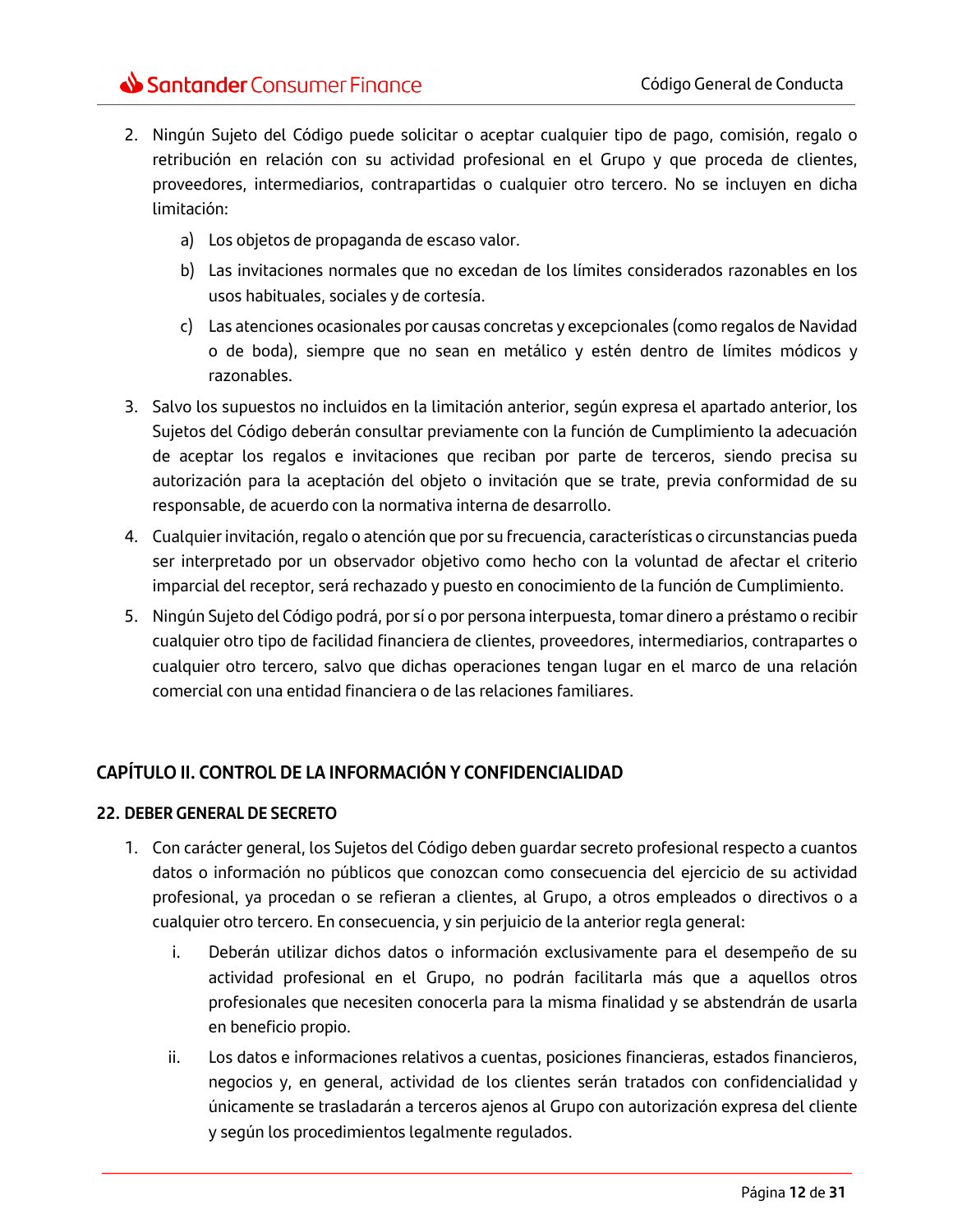- iii. La información relativa a otros empleados, directivos y consejeros, incluida, en su caso, la relativa a remuneraciones, evaluaciones y revisiones médicas se protegerá con los mismos estándares que la información de clientes.
- 2. Esta obligación de secreto persiste incluso una vez terminada la relación con el Grupo.
- 3. Lo indicado en los párrafos anteriores se entiende sin perjuicio de la atención de requerimientos formulados por autoridades competentes según la normativa aplicable. En caso de duda, se consultará a la función de Cumplimiento.

#### <span id="page-12-0"></span>**23. PROTECCIÓN DE DATOS DE CARÁCTER PERSONAL**

Los Sujetos del Código están obligados a respetar la intimidad personal y familiar de todas las personas, tanto de empleados, clientes, como de cualesquiera otras personas a cuyos datos tengan acceso derivado de la propia actividad del Grupo, lo que deberá abarcar aquellos datos personales, médicos, económicos o de cualquier otra naturaleza que de alguna forma puedan afectar a la esfera íntima y personal de su titular.

Todos los datos de carácter personal serán tratados de forma especialmente restrictiva, de manera que:

- 1. Únicamente se recabarán aquéllos que sean necesarios.
- 2. La captación, tratamiento informático y utilización se realicen de forma que se garantice su seguridad, veracidad y exactitud, el derecho a la intimidad de las personas y el cumplimiento de las obligaciones del Grupo que resultan de la normativa aplicable.
- 3. Solo los Sujetos del Código autorizados para ello por sus funciones tendrán acceso a dichos datos en la medida en que resulte necesario.

Los Sujetos del Código, al contestar a requerimientos de información y de embargo o bloqueo de posiciones de los clientes recibidos de los órganos judiciales, Administraciones públicas o de cualquier otro organismo público que tenga legalmente facultades para hacerlo facilitarán los datos estrictamente solicitados por el organismo competente en cuestión.

# <span id="page-12-1"></span>**CAPÍTULO III. RELACIONES EXTERNAS Y CON AUTORIDADES**

#### <span id="page-12-2"></span>**24. CURSOS**

La participación de los Sujetos del Código como formadores en cursos o seminarios externos requerirá la previa autorización de las Funciones de Cumplimiento, de Recursos Humanos y de su responsable.

#### <span id="page-12-3"></span>**25. DIFUSIÓN DE INFORMACIÓN**

1. Los Sujetos del Código se abstendrán de transmitir, por propia iniciativa o a requerimiento de terceros, cualquier información o noticia sobre el Grupo o sobre terceros a los medios de comunicación, remitiéndose para ello en todo caso a la función de Comunicación. En caso de que la solicitud de proveer información sea efectuada por un organismo supervisor, se informará inmediatamente a la función de Cumplimiento.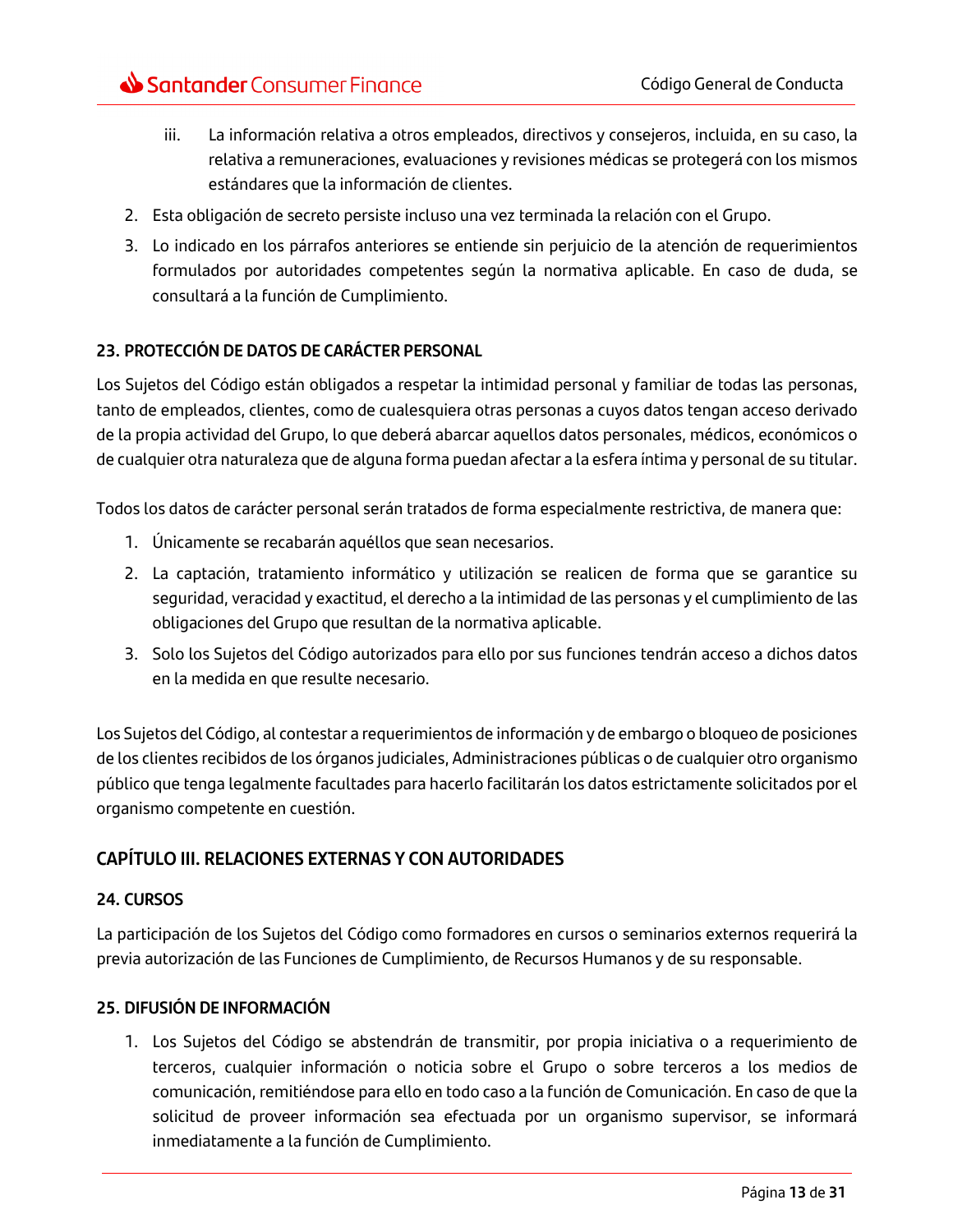- 2. Los Sujetos del Código evitarán la difusión de comentarios o rumores.
- 3. Los Sujetos del Código se abstendrán de emitir comunicaciones externas en nombre del Banco, así como de actuar como sus representantes o empleados, ante los clientes en foros públicos, redes sociales y otras plataformas si pudieran comprometer la neutralidad del Banco al revelar ciertos sesgos políticos o ideológicos.

#### <span id="page-13-0"></span>**26. RELACIÓN CON AUTORIDADES**

Los Sujetos del Código mantendrán una actitud de respeto y colaboración con los representantes de las autoridades en el marco de sus competencias.

#### <span id="page-13-1"></span>**27. ACTIVIDADES POLÍTICAS O ASOCIATIVAS**

- 1. La vinculación, pertenencia o colaboración con partidos políticos o con otro tipo de entidades, instituciones o asociaciones con fines públicos o que excedan de los propios del Grupo, así como las contribuciones o servicios a los mismos, deberán hacerse de manera que quede claro su carácter personal y se evite cualquier involucración del Grupo.
- 2. Previamente a la aceptación de cualquier cargo público, los Sujetos del Código deberán ponerlo en conocimiento de su responsable, de las Funciones de Recursos Humanos y de Cumplimiento con la finalidad de poder determinar la existencia de incompatibilidades o restricciones a su ejercicio.

#### <span id="page-13-2"></span>**28. RELACIONES CON COMPETIDORES**

- 1. Los Sujetos del Código se comprometen a competir de manera leal y efectiva en las transacciones comerciales que lleven a cabo como consecuencia del ejercicio de su actividad profesional en Grupo SCF, impulsando la libre y efectiva competencia en beneficio del mercado, de los clientes del Grupo y de todos aquellos con los que mantengan relaciones comerciales y/o profesionales, incluso en un contexto social.
- 2. Los Sujetos del Código, en el desarrollo de su actividad profesional en Grupo SCF, cumplirán en todo momento y, en la medida en que corresponda a sus responsabilidades, velarán por el cumplimiento de la legislación y la normativa interna de Defensa de la Competencia que les sea aplicable.
- 3. Los Sujetos del Código tienen la obligación de informar sobre cualquier práctica anticompetitiva detectada en su relación con competidores, así como, en caso de duda, consultar con las funciones de Asesoría Jurídica o Cumplimiento.

# <span id="page-13-3"></span>**CAPÍTULO IV. COMERCIALIZACIÓN Y VENTA DE PRODUCTOS FINANCIEROS**

#### <span id="page-13-4"></span>**29. OFRECIMIENTO Y CONTRATACIÓN DE PRODUCTOS Y SERVICIOS**

Los Sujetos del Código cumplirán estrictamente las normas que se establecen en la normativa interna de comercialización de productos y servicios y Protección al Consumidor.

En este sentido, los Sujetos del Código pondrán especial cuidado en ofrecer a los clientes únicamente los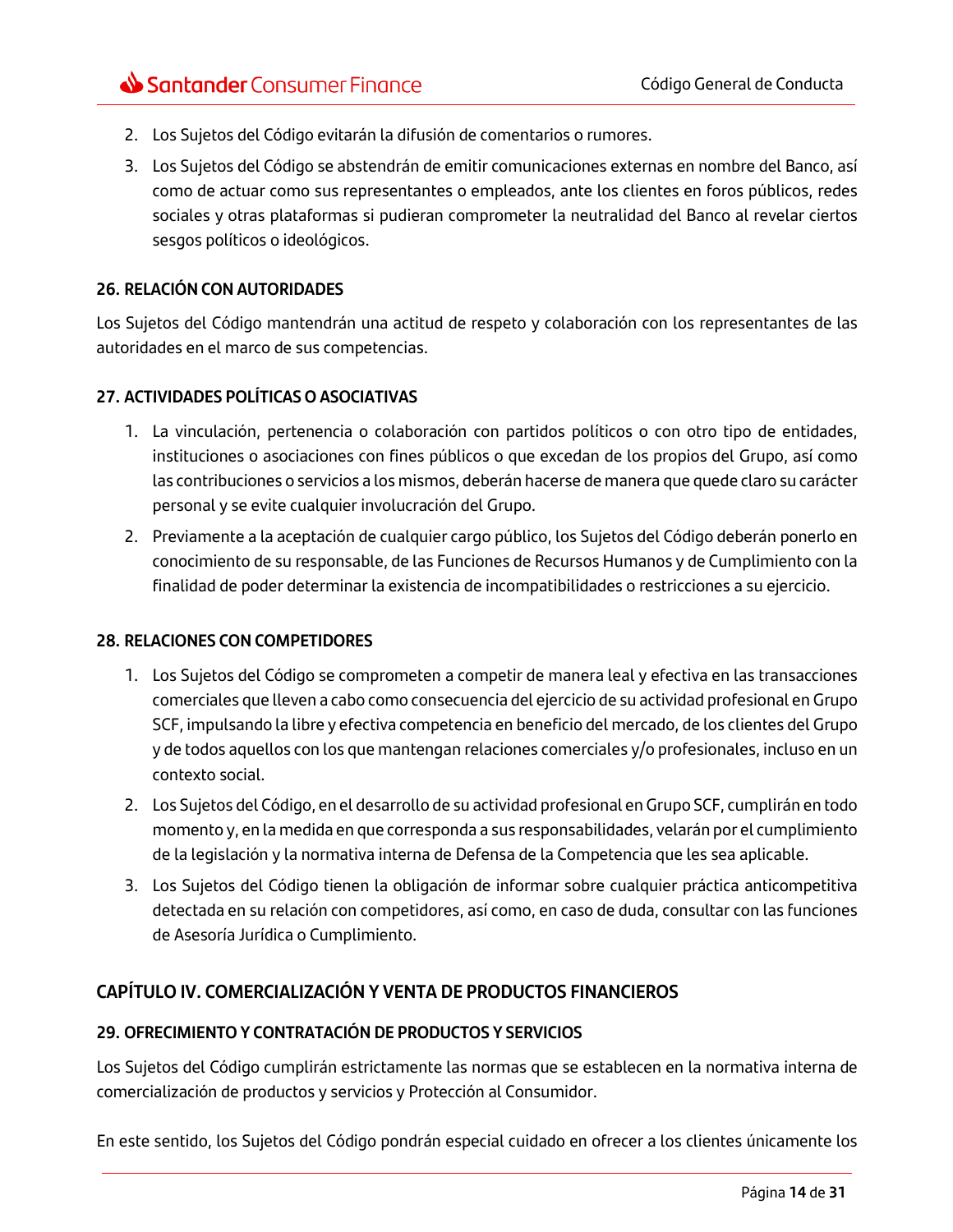productos o servicios que se adecúen a sus características y necesidades, y en que la contratación de estos se haga una vez que el cliente conozca y entienda su contenido, beneficios, riesgos y costes, siguiendo en todo caso los siguientes principios generales:

- 1. Se deberá asegurar una actuación honesta, imparcial y profesional, así como un trato justo al cliente a lo largo de las fases del proceso de comercialización.
- 2. Se deberán presentar productos y servicios con un adecuado equilibrio entre los riesgos y costes y la utilidad o expectativa de beneficio que el producto presenta para el cliente, lo que implica que los precios aplicados son competitivos, razonables y transparentes.
- 3. La documentación y explicaciones facilitadas a clientes deberán ser imparciales, claras y no engañosas, así como apropiadas para cada producto/servicio, público objetivo y tratamiento comercial, asegurando la transparencia.
- 4. Aplicar a cada producto/servicio el tratamiento comercial adecuado en función de sus características y teniendo en cuenta el grado de protección aplicable a cada tipo de cliente, de forma que se obtenga el oportuno grado de conocimiento previo del cliente.
- 5. Mitigar o gestionar eficazmente los conflictos de interés generados en el proceso de comercialización comunicándolos, cuando proceda, a los clientes de forma adecuada antes de la contratación, de forma que puedan decidir debidamente informados.
- 6. Atender y aprovechar las iniciativas de formación que las filiales del Grupo pongan a su disposición para adquirir los conocimientos, habilidades y experiencia necesarios para el correcto desempeño de sus funciones, de acuerdo con las exigencias normativas establecidas localmente y a las buenas prácticas en esta materia en cada una de ellas.
- 7. Se deberá informar a los clientes debidamente y de forma transparente de los canales y procesos de resolución establecidos para la formulación de solicitudes, incidencias y reclamaciones y, en su caso, atenderles con prontitud y diligencia. Asimismo, los resolutores responderán a las cuestiones que les presenten los clientes de manera imparcial y respetuosa.

# <span id="page-14-0"></span>**CAPÍTULO V. PREVENCIÓN DEL CRIMEN FINANCIERO**

# <span id="page-14-1"></span>**30. NORMAS APLICABLES DE PREVENCIÓN DEL CRIMEN FINANCIERO**

Grupo SCF se identifica con la sociedad y con las autoridades de los diferentes países al reconocer la importancia de la prevención del crimen financiero por afectar a aspectos esenciales de la vida social: la lucha contra el blanqueo de capitales y la financiación del terrorismo, el cumplimiento con programas internacionales de sanciones, y la necesidad de asegurar que el Grupo no facilite o sea utilizado para actividades delictivas. Asimismo, el Grupo viene manifestando su plena solidaridad y máxima colaboración con las autoridades competentes en esta materia.

Sólo mediante el compromiso de todos en el Grupo se puede reducir el riesgo de que los productos que se comercializan y los servicios que se prestan no puedan ser utilizados para cometer o facilitar actividades delictivas.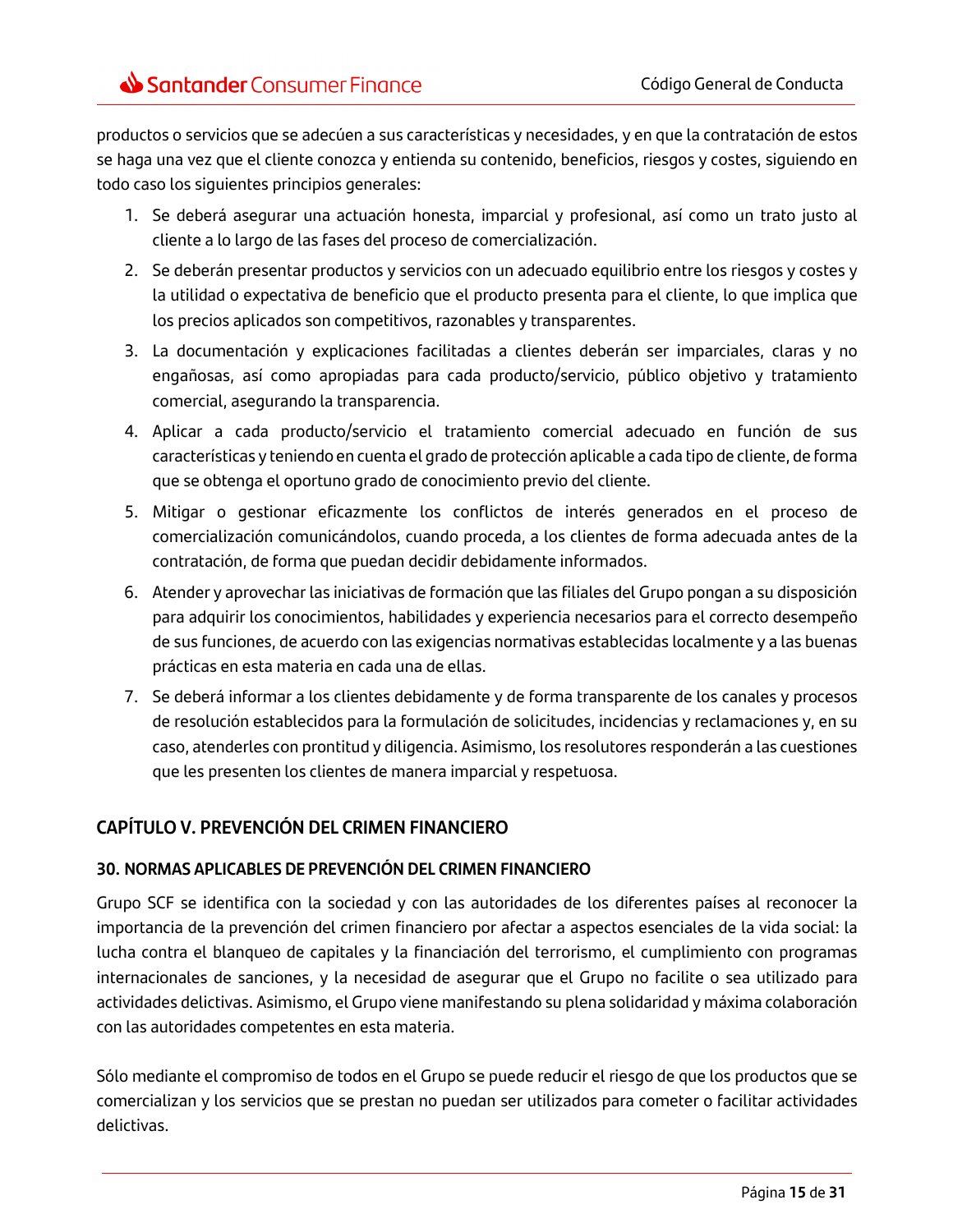A tal efecto, los Sujetos del Código cumplirán estrictamente el Marco Corporativo de Prevención del Crimen Financiero y sus políticas y procedimientos aplicables.

# <span id="page-15-0"></span>**CAPÍTULO VI. CONDUCTA EN LOS MERCADOS DE VALORES**

#### <span id="page-15-1"></span>**31. NORMAS APLICABLES A TODOS LOS SUJETOS DEL CÓDIGO**

- 1. Los Sujetos del Código realizarán sus operaciones en los mercados financieros (incluidos los de valores y otros instrumentos financieros) de acuerdo con los siguientes principios, sin perjuicio de la aplicación de las normas especiales que establece el Código de Conducta en los Mercados de Valores para quienes les sea de aplicación:
	- i. No realizarán operaciones con ánimo de lucro inmediato o con carácter recurrente o repetitivo (operativa especulativa), o que requieran, por su riesgo, volatilidad u otras circunstancias, un seguimiento continuo del mercado que pueda interferir en su actividad profesional en el Grupo.
	- ii. En caso de duda sobre la naturaleza especulativa, o no, de las operaciones personales, sobre el carácter privilegiado o relevante de una información, o sobre la interpretación del presente apartado, el Sujeto del Código deberá consultar previamente a la función de Cumplimiento.
	- iii. Evitarán el endeudamiento excesivo para financiar sus operaciones y en ningún caso operarán en descubierto o sin la suficiente provisión de fondos.
	- iv. No realizarán operaciones con base en información confidencial de clientes o proveedores, o en información relevante del Grupo, obtenida en el transcurso de su trabajo o por las funciones que tengan encomendadas. En particular, los Sujetos del Código que dispongan de información privilegiada no podrán realizar operaciones sobre los valores o instrumentos financieros a los que afecte, ni aconsejar a otros realizarlas, ni transmitir el contenido de la misma salvo en el estricto ejercicio de sus funciones profesionales.
	- v. Es información privilegiada toda información de carácter concreto que se refiera directa o indirectamente a uno o varios valores o instrumentos financieros admitidos a negociación en un mercado o sistema organizado de contratación o en curso de serlo, o a emisores de los mismos, que no haya sido hecha pública y que si lo fuera podría influir de manera apreciable sobre su cotización.
	- vi. Si los Sujetos del Código tienen acceso por cualquier medio a información privilegiada, deberán poner esta circunstancia inmediatamente en conocimiento de la función de Cumplimiento, indicando además la fuente de la información privilegiada así obtenida. Este deber de comunicación será aplicable también en los casos en que la información privilegiada se conozca de forma accidental, en virtud de comentarios casuales o por negligencia o indiscreción de las personas obligadas a guardar reserva. Los Sujetos del Código que de esta forma accedan a información privilegiada deberán abstenerse de hacer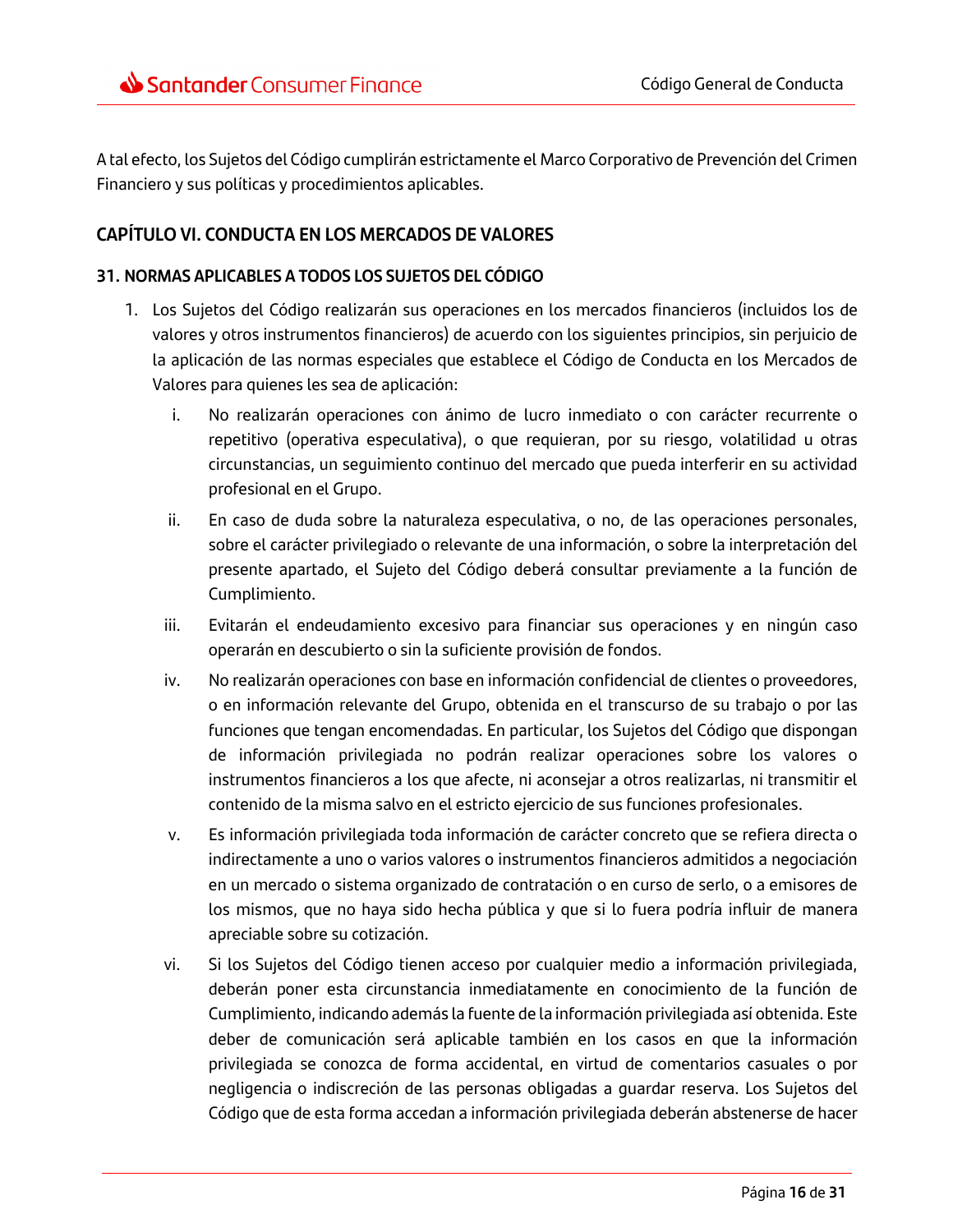cualquier uso de esta y de comunicarla a terceros, salvo la comunicación a la función de Cumplimiento antes indicada.

#### <span id="page-16-0"></span>**32. NORMAS DEL CÓDIGO DE CONDUCTA EN LOS MERCADOS DE VALORES**

Las personas obligadas según el Código de Conducta en los Mercados de Valores cumplirán estrictamente las normas que se establecen en dicho código y observarán una especial diligencia en el cumplimiento de las normas siguientes:

- 1. Las operaciones que hagan por cuenta propia deberán realizarlas a través de una entidad del Grupo y deberán informar mensualmente sobre ellas a la función de Cumplimiento, en la forma y con las excepciones establecidas en el Código de Conducta en los Mercados de Valores. Dichas operaciones por cuenta propia habrán de ordenarse por escrito o por medios registrables, no se tramitarán si no existe suficiente provisión de fondos, y no tendrán carácter especulativo.
- 2. Deberán comunicar de forma anticipada las operaciones por cuenta propia que pretendan realizar sobre valores del Grupo. Dichas operaciones no podrán realizarse desde un mes antes de anunciarse los resultados trimestrales, semestrales o anuales correspondientes hasta el día siguiente al de su publicación. Tampoco podrán realizarse operaciones de signo contrario sobre valores del Grupo en los 30 días siguientes a cada adquisición o enajenación de estos.
- 3. Deberán evitar los conflictos de interés y habrán de informar a la función de Cumplimiento de cualquier situación en que pudiera plantearse, a juicio de un observador imparcial, un conflicto de interés.
- 4. Deberán cumplir de forma escrupulosa las cautelas que respecto a la información sensible se establecen en el Código de Conducta en los Mercados de Valores y, muy en particular, las siguientes:
	- i. Limitarán el conocimiento de la información sensible a las personas que necesariamente deben tenerlo para el adecuado desempeño de sus funciones y evitarán hacer cualquier tipo de comentario que pueda revelar directa o indirectamente el contenido de la información sensible.
	- ii. No realizarán ni recomendarán ninguna operación con base en la información privilegiada.
	- iii. Respetarán estrictamente las barreras establecidas por la función de Cumplimiento para cada área separada y, de ser imprescindible el traspaso de barreras, cumplirán escrupulosamente las medidas de control que establece el Código de Conducta en los Mercados de Valores y sus desarrollos.
- 5. Deberán abstenerse de la preparación o realización de prácticas que falseen la libre formación de los precios o provoquen, en beneficio propio o ajeno, una evolución artificial de las cotizaciones.
- 6. Prestarán especial atención a los posibles indicios de operaciones sospechosas de abuso de mercado y, en caso de detectar algún indicio, informarán inmediatamente a la función de Cumplimiento.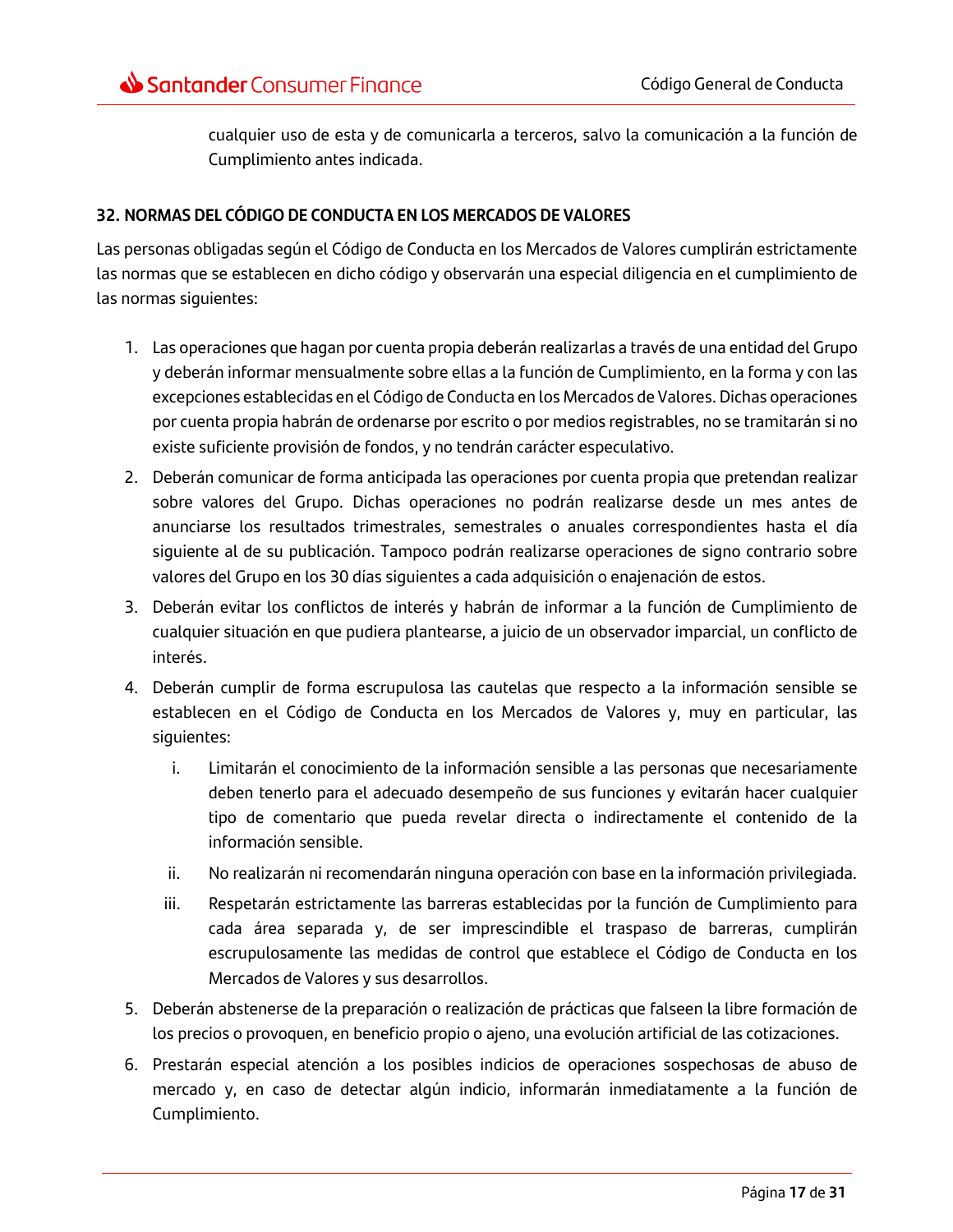# <span id="page-17-0"></span>**CAPÍTULO VII. ACTIVOS DEL GRUPO**

#### <span id="page-17-1"></span>**33. PROTECCIÓN DE LOS ACTIVOS DEL GRUPO**

- 1. Los Sujetos del Código velarán por que los activos del Grupo no sufran ningún menoscabo.
- 2. Protegerán y cuidarán los activos de los que dispongan o a los que tengan acceso, que serán utilizados de forma adecuada a la finalidad de las funciones profesionales para cuyo ejercicio han sido entregados.
- 3. No realizarán ningún tipo de disposición o gravamen sobre los activos del Grupo sin la oportuna autorización.
- 4. Cuidarán de que la realización de gastos se ajuste estrictamente a las necesidades.
- 5. Cumplirán con todos los procedimientos de control interno establecidos por el Grupo para proteger los activos.
- 6. No realizarán ningún acto de enajenación, transmisión, cesión u ocultación de cualquier bien titularidad del Grupo Santander con la finalidad de eludir el cumplimiento de las responsabilidades de este frente a sus acreedores.

#### <span id="page-17-2"></span>**34. GESTIÓN DE INMUEBLES ADJUDICADOS**

- 1. Los Sujetos del Código que por razón de su puesto de trabajo o cargo desarrollen funciones, tengan responsabilidades, manejen información u ostenten facultades en el Grupo para la gestión y comercialización de inmuebles propios, adjudicados, adquiridos o cualesquiera otros cuya tutela les haya sido encomendada se atendrán en su actuación a lo que establece la normativa interna aplicable en esta materia.
- 2. Los Sujetos del Código tienen prohibido acometer por cuenta del Grupo cualquier obra de construcción, demolición, remodelación o restauración sin haber obtenido las licencias y autorizaciones correspondientes.

# <span id="page-17-3"></span>**CAPÍTULO VIII. OBLIGACIONES CONTABLES E INFORMACIÓN FINANCIERA**

#### <span id="page-17-4"></span>**35. OBLIGACIONES CONTABLES**

- 1. La información financiera del Grupo se elaborará con fiabilidad y rigor, asegurándose de que:
	- i. Las transacciones, hechos y demás eventos recogidos por la información financiera efectivamente existen y se han registrado en el momento adecuado.
	- ii. La información refleja la totalidad de las transacciones, hechos y demás eventos en los que la entidad es parte afectada.
	- iii. Las transacciones, hechos y demás eventos se registran y valoran de conformidad con la normativa aplicable.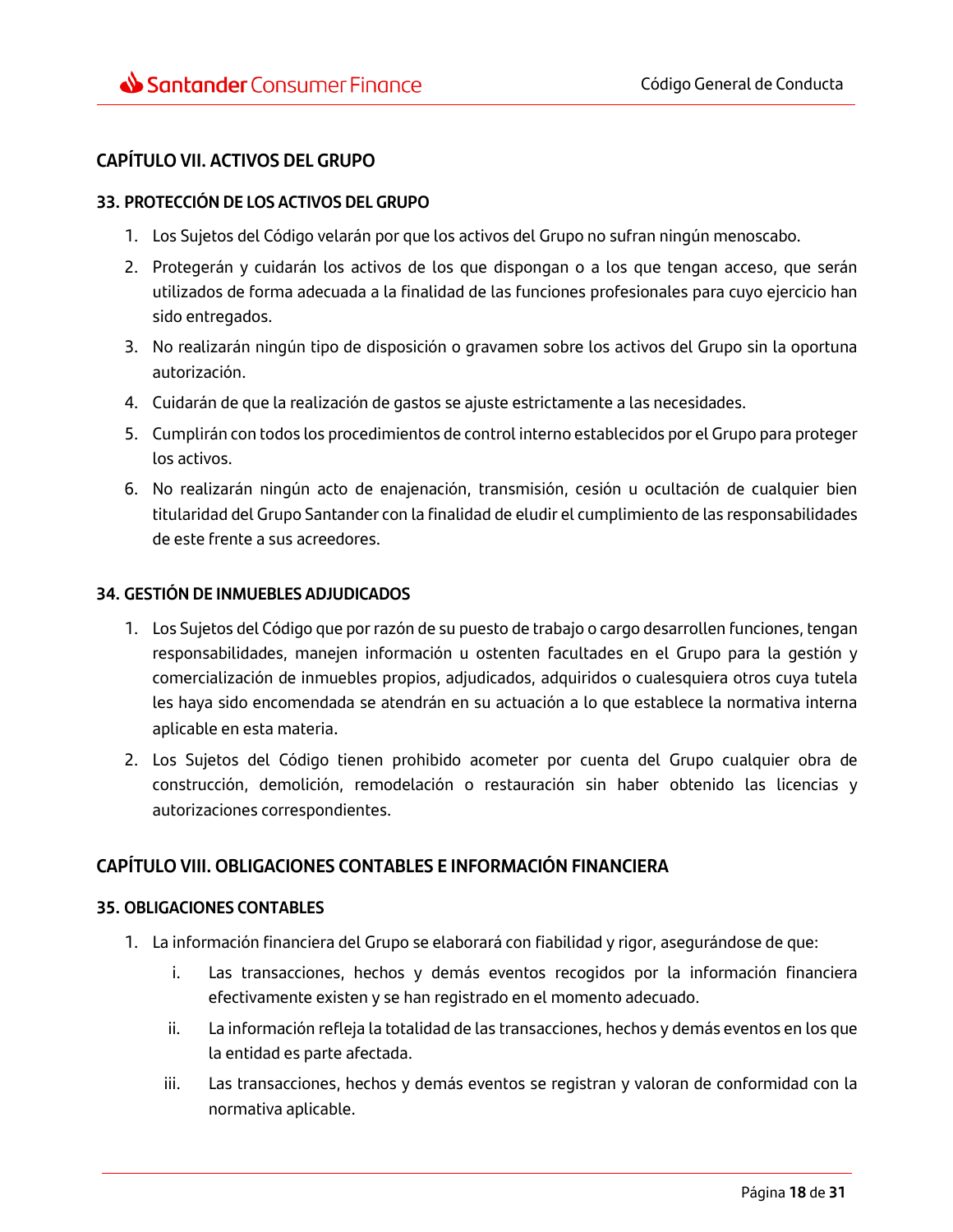- iv. Las transacciones, hechos y demás eventos se clasifican, presentan y revelan en la información financiera de acuerdo con la normativa aplicable.
- v. La información financiera refleja, a la fecha correspondiente, los derechos y obligaciones a través de los correspondientes activos y pasivos, de conformidad con la normativa aplicable.
- 2. La información financiera incluye toda la información de carácter contable y económico que el Grupo presente a los mercados de valores y registre en los órganos de supervisión, cualquiera que sea su periodicidad o finalidad. En el caso de Banco Santander S.A. como entidad matriz del Grupo, incluye, el informe financiero anual, el informe financiero semestral y las declaraciones intermedias, tanto individuales como consolidadas, y los folletos que sobre emisiones de instrumentos financieros formule el Grupo.

#### <span id="page-18-0"></span>**36. CONTROLES INTERNOS**

- 1. Se cumplirá con todos los procedimientos de control interno establecidos por el Grupo para garantizar una correcta contabilización de las transacciones y su adecuado reflejo en la información financiera publicada por el Grupo.
- 2. Al preparar la información financiera las funciones del Grupo responsables de cada actividad, proceso y subproceso deberán certificar que han cumplido con los controles establecidos y que la información suministrada es correcta.
- 3. La Comisión de Auditoría supervisará el proceso de presentación de la información financiera, la eficacia del control interno y la auditoría interna.
- 4. El Comité de Riesgos (denominado en SCF la Comisión de Supervisión de Riesgos, Regulación y Cumplimiento) supervisará los sistemas de gestión de riesgos.

#### <span id="page-18-1"></span>**37. DIFUSIÓN DE INFORMACIÓN RELEVANTE**

La comunicación al mercado y la difusión de la información relevante del Grupo queda sujeta, sin perjuicio de lo previsto en el apartado 25, a las siguientes reglas:

- 1. Corresponde a la función de Cumplimiento comunicar a la Comisión Nacional del Mercado de Valores la información relevante generada en el Grupo SCF. Dicha comunicación será siempre previa a la difusión de información relevante al mercado o a los medios de comunicación, y tendrá lugar tan pronto se haya producido la decisión o suscrito o ejecutado el acuerdo de que se trate.
- 2. La función de Cumplimiento vigilará la evolución de los valores del Grupo SCF sobre los que exista información relevante y adoptará las medidas adecuadas, incluidas, de ser procedente, una comunicación de información relevante, en caso de que aparezcan indicios de una difusión inadecuada de la misma.
- 3. La difusión de la información relevante será veraz, clara, completa, equitativa, en tiempo útil y, siempre que sea posible, cuantificada.
- 4. La función de Cumplimiento llevará un registro de hechos relevantes comunicados al mercado.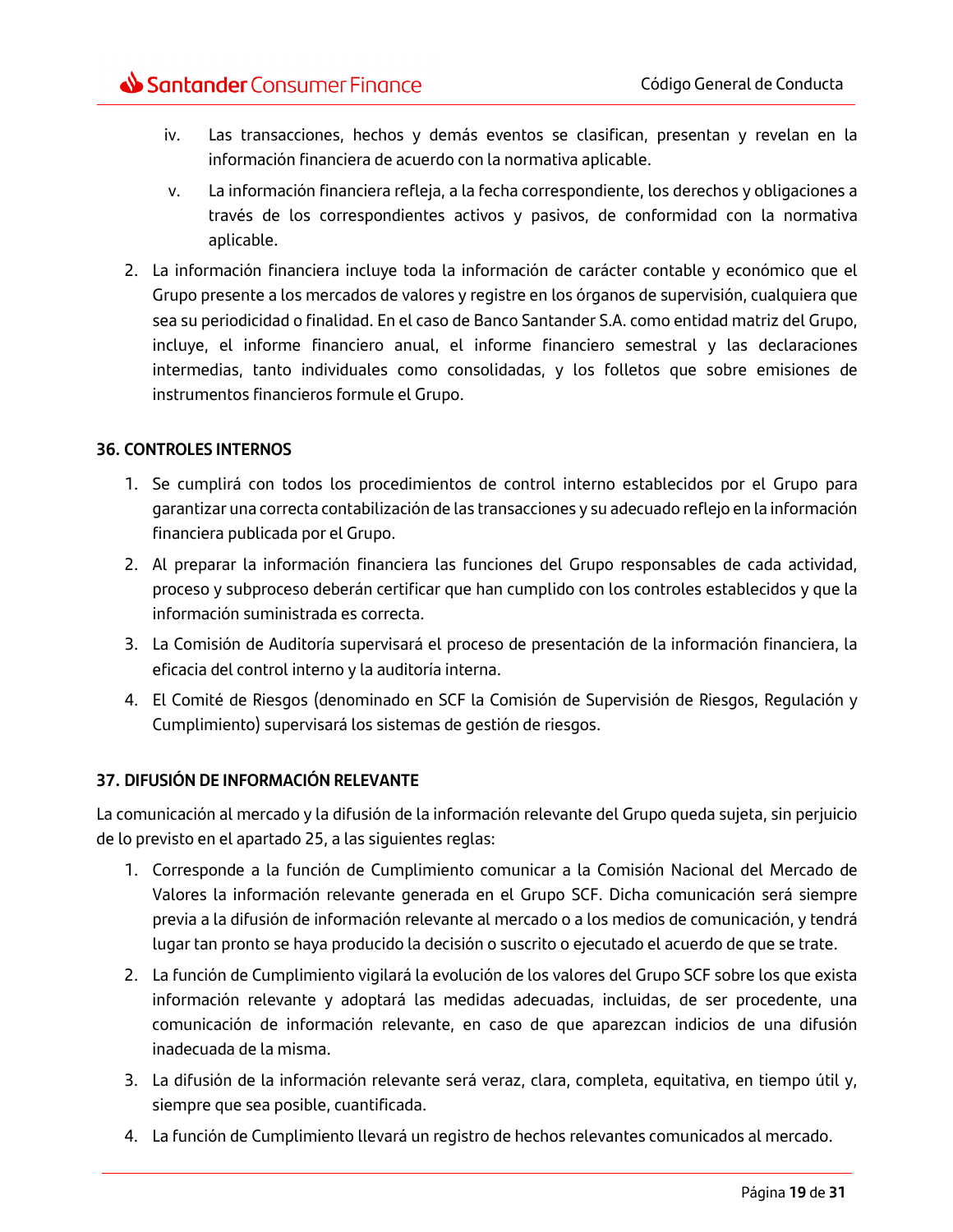# <span id="page-19-0"></span>**CAPÍTULO IX. CONDUCTAS DE CORRUPCIÓN**

#### <span id="page-19-1"></span>**38. CORRUPCIÓN DE FUNCIONARIOS PÚBLICOS**

- 1. Está prohibida la entrega, promesa u ofrecimiento de cualquier clase de pago, comisión, regalo o retribución a cualesquiera autoridades, funcionarios públicos o empleados o directivos de empresas u organismos públicos, ya se efectúe directamente a ellos o indirectamente a través de personas o sociedades a ellos vinculadas y ya tenga como destinatario al propio funcionario o empleado público o a otra persona indicada por él. Esta prohibición se refiere tanto a las autoridades, funcionarios o empleados públicos de España como de cualquier otro país.
- 2. Dichas entregas, promesas u ofrecimientos están prohibidas tanto si se realizan directamente por alguna sociedad del Grupo como si se realizan indirectamente a través de socios, colaboradores, agentes, intermediarios, brokers, asesores o cualesquiera personas interpuestas.
- 3. Salvo que por su frecuencia, características o circunstancias pudieran ser interpretados por un observador objetivo como hechos con la voluntad de afectar el criterio imparcial del receptor, no se incluyen en esta limitación siempre que cumplan con las directrices establecidas en el protocolo del Grupo sobre esta materia:
	- a) Los objetos de propaganda de escaso valor.
	- b) Las invitaciones normales que no excedan de los límites considerados razonables en los usos habituales, sociales y de cortesía.
	- c) Las atenciones ocasionales por causas concretas y excepcionales (como regalos de Navidad), siempre que no sean en metálico y estén dentro de límites módicos y razonables.
	- d) Las invitaciones a actos deportivos o culturales patrocinados por el Grupo, en las condiciones establecidas por la política corporativa sobre esta materia.
- 4. Salvo los supuestos no incluidos en la limitación anterior, según expresa el apartado anterior los Sujetos del Código deberán consultar previamente con la función de Cumplimiento la adecuación de los regalos e invitaciones dirigidos a funcionarios públicos, siendo precisa su autorización para la entrega del objeto o invitación que se trate, la previa conformidad de su responsable, de acuerdo con la normativa interna de desarrollo.
- 5. Los Sujetos del Código deberán rechazar y poner en conocimiento de la función de Cumplimiento cualquier solicitud por un tercero de pagos, comisiones, regalos o retribuciones de las mencionadas en el punto 1 anterior.

#### <span id="page-19-2"></span>**39. AGENTES, INTERMEDIARIOS Y ASESORES**

La utilización de agentes, intermediarios o asesores en transacciones o contratos en los que intervenga de alguna forma una Administración pública, un organismo o una empresa públicos, tanto de nacionalidad española como extranjera, exigirá la adopción de las siguientes medidas: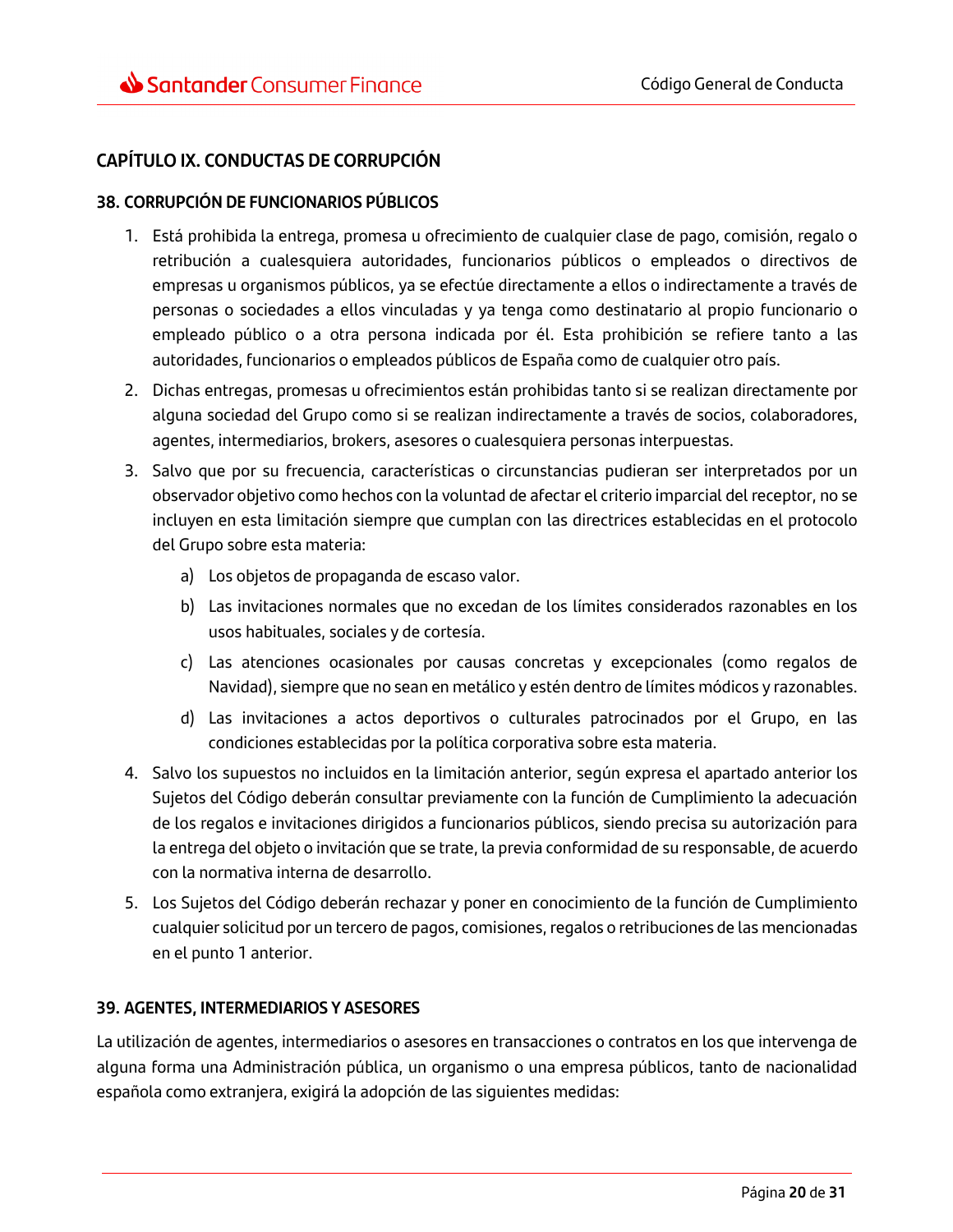- 1. Siempre que sea posible se utilizarán como agentes, intermediarios o asesores entidades de conocido prestigio en el mercado o sector de que se trate y, de ser factible, empresas de primera fila, especialmente cuando la retribución del agente, intermediario o asesor esté vinculada al éxito de la transacción o contrato.
- 2. Se implantarán mecanismos de diligencia debida para tratar de conocer, hasta donde sea razonable, a las personas intervinientes y a sus colaboradores, de forma que se pueda elegir a los más idóneos, asegurándose razonablemente de que son dignos de confianza y no realizan, en consecuencia, actividades que puedan implicar riesgos, perjuicios económicos o comprometer la reputación y la buena imagen del Grupo.
- 3. Se informará al agente, intermediario o asesor al que finalmente se contrate de las prohibiciones que se establecen en este capítulo. Se incluirán en los contratos que se suscriban con los agentes, intermediarios o asesores estipulaciones en que de forma expresa y taxativa se expresen dichas prohibiciones.

#### <span id="page-20-0"></span>**40. COMUNICACIÓN A LA FUNCIÓN DE CUMPLIMIENTO**

- 1. Las sociedades del Grupo que tengan intención de realizar una transacción en que vaya a intervenir de alguna forma una Administración pública, un organismo o una empresa públicos, tanto española como extranjera, comunicarán este hecho a la función de Cumplimiento y le informarán antes de su contratación de los agentes o intermediarios que puedan llegar a participar en la operación.
- 2. Se exceptúan de este deber de comunicación las transacciones que formen parte de un programa de colaboración con una Administración pública debidamente aprobado por el Grupo, las operaciones bancarias ordinarias y las que, por ser de una cuantía mínima, no supongan ningún riesgo significativo de actuación ilícita.
- 3. Tras recibir la comunicación, la función de Cumplimiento adoptará las medidas de diligencia debida necesarias para asegurarse de que no pueda darse ningún comportamiento ilícito.

#### <span id="page-20-1"></span>**41. CORRUPCIÓN ENTRE PARTICULARES**

- 1. Se prohíbe la entrega, promesa u ofrecimiento de cualquier clase de pago, comisión, regalo o retribución a cualesquiera empleados, directivos o administradores de otras empresas o entidades, ya se efectúe directamente a ellos o indirectamente a través de personas o sociedades a ellos vinculadas con la finalidad de que, incumpliendo sus obligaciones en la contratación de productos, servicios o compraventa de bienes, favorezcan al Grupo SCF frente a sus competidores.
- 2. Dichas entregas, promesas u ofrecimientos están prohibidas tanto si se realizan directamente por alguna sociedad del Grupo como si se realizan indirectamente a través de socios, colaboradores, agentes, intermediarios, brokers, asesores o cualesquiera personas interpuestas.
- 3. Salvo que por su frecuencia, características o circunstancias pudieran ser interpretados por un observador objetivo como hechos con la voluntad de afectar el criterio imparcial del receptor, no se incluyen en esta limitación: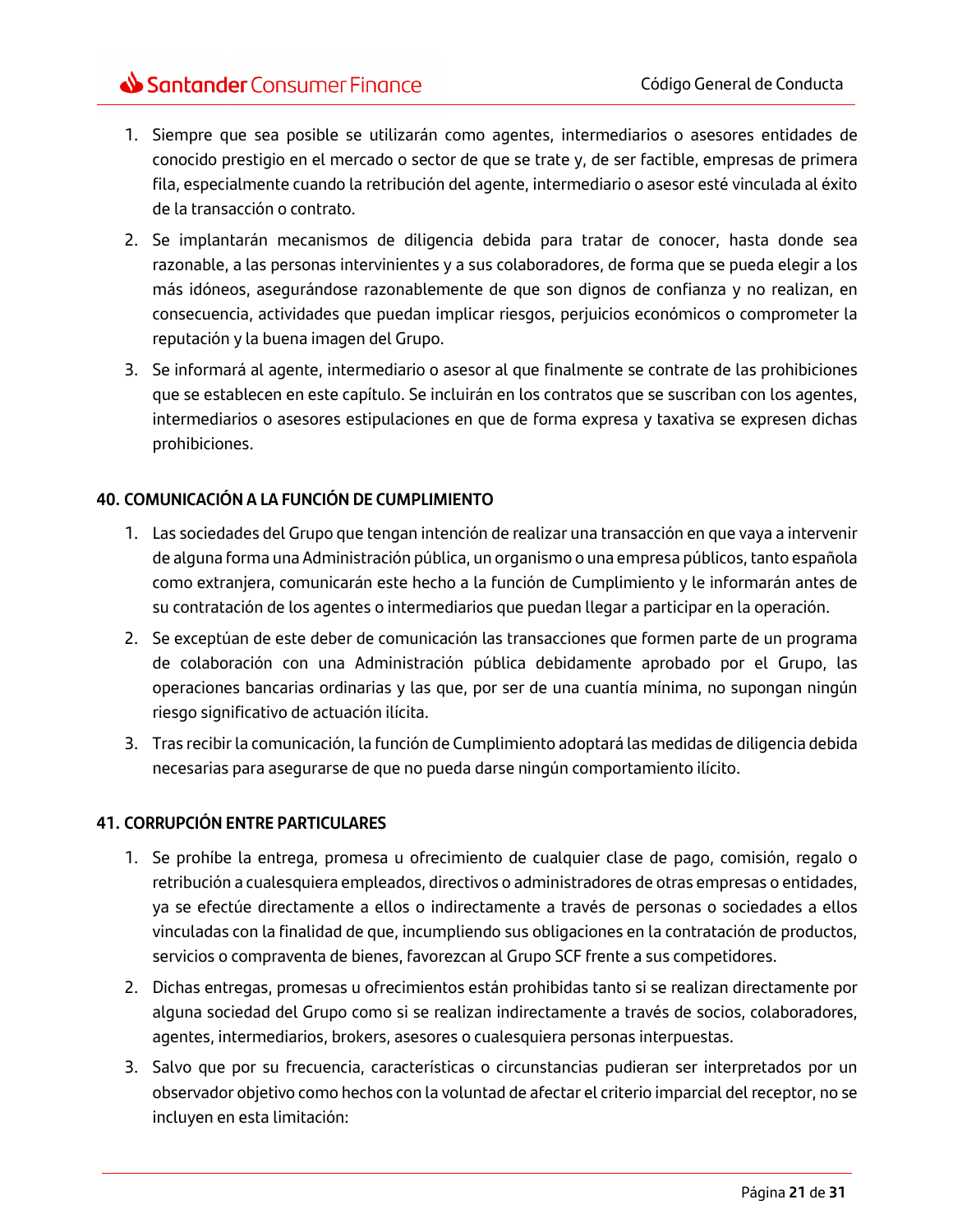- a) Los objetos de propaganda de escaso valor.
- b) Las invitaciones normales que no excedan de los límites considerados razonables en los usos habituales, sociales y de cortesía.
- c) Las atenciones ocasionales por causas concretas y excepcionales (como regalos de Navidad), siempre que no sean en metálico y estén dentro de límites módicos y razonables.
- d) Las invitaciones a actos deportivos o culturales patrocinados por el Grupo, en las condiciones establecidas por la política corporativa sobre esta materia.
- 4. Salvo los supuestos no incluidos en la limitación anterior, según expresa el apartado anterior, los Sujetos del Código deberán consultar previamente con la función de Cumplimiento la adecuación de la entrega u ofrecimiento de regalos e invitaciones a terceros, siendo precisa su autorización para el ofrecimiento y entrega del objeto o invitación que se trate, previa conformidad de su responsable conforme a la normativa interna de desarrollo.
- 5. Los Sujetos del Código deberán rechazar y poner en conocimiento de la función de Cumplimiento cualquier solicitud por un tercero de pagos, comisiones, regalos o retribuciones de las mencionadas en el punto 1 anterior.

# <span id="page-21-0"></span>**CAPÍTULO X. OBLIGACIONES TRIBUTARIAS**

#### <span id="page-21-1"></span>**42. OBLIGACIONES TRIBUTARIAS DEL GRUPO**

- 1. Banco Santander S.A. establece las directrices y pautas comunes de actuación en el ámbito tributario, que son de aplicación en todas las entidades del Grupo y mantiene una tolerancia cero con respecto a la ilícita elusión del pago de tributos y está comprometida con el cumplimiento de las obligaciones tributarias de sus filiales que deberán estar alineadas con los principios generales que integran la estrategia fiscal de Banco Santander S.A.
- 2. Los Sujetos del Código evitarán todas aquellas prácticas que supongan la ilícita elusión del pago de tributos.
- 3. Los Sujetos del Código observarán los principios que integran la estrategia fiscal aprobada por el Consejo de Administración de Banco Santander S.A. En particular, evitarán la utilización de estructuras de carácter opaco con finalidades tributarias, entendiéndose por tales aquéllas en las que, mediante la interposición de sociedades instrumentales a través de paraísos fiscales o territorios no cooperantes con las autoridades fiscales, estén diseñadas con el propósito de impedir el conocimiento por parte de las autoridades fiscales del responsable final de las actividades o el titular último de los bienes o derechos implicados.
- 4. El Consejo de Administración de Banco Santander S.A. es el órgano competente para aprobar aquellas operaciones que se consideren de especial riesgo fiscal y estará informado de las políticas fiscales aplicadas por el Grupo. Antes de formular las cuentas anuales y presentar la declaración del Impuesto sobre Sociedades, el responsable de la función de Asesoría Fiscal informará al Consejo, directamente o a través de la Comisión de Auditoría, de las políticas seguidas durante el ejercicio.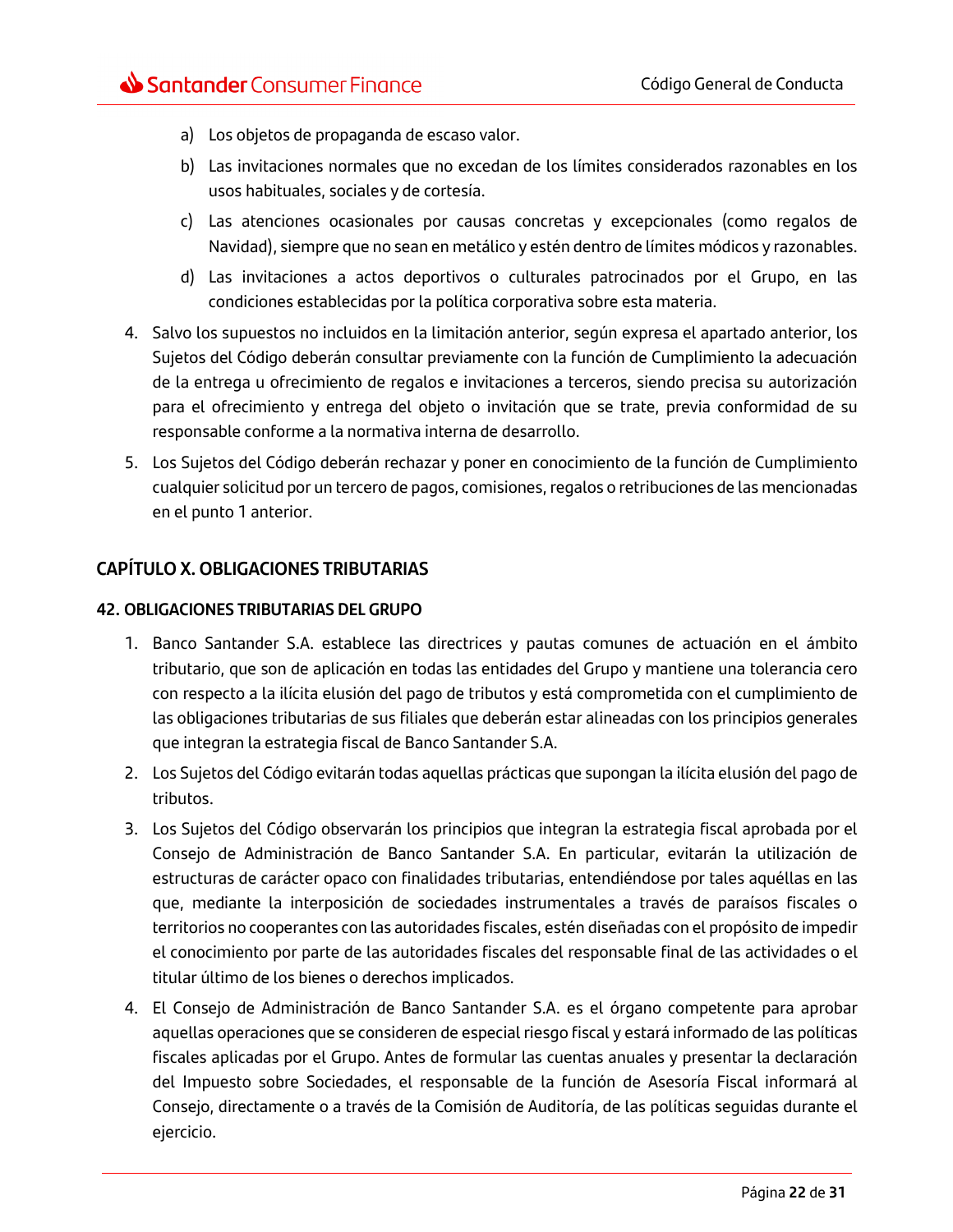- 5. Sin perjuicio de ello, en el caso de operaciones o asuntos que deban someterse a la aprobación del Consejo de Administración de Banco Santander S.A. u órgano equivalente se informará de cuáles son las consecuencias fiscales de las mismas cuando constituyan un factor relevante.
- 6. Lo dispuesto en este apartado, se regulará a través de la correspondiente normativa interna.

#### <span id="page-22-0"></span>**43. OBLIGACIONES TRIBUTARIAS DE LOS CLIENTES**

- 1. En la comercialización y venta de productos y servicios financieros no se podrá realizar ningún tipo de asesoramiento o planificación fiscal a los clientes que exceda de la información sobre el posible tratamiento fiscal del producto o servicio de cuya contratación se trate advirtiendo de que consiste en una simple información, sin carácter de asesoramiento fiscal y de que a él corresponde la responsabilidad por el debido cumplimiento de sus obligaciones tributarias, lo que incluye el recabar por su cuenta y de forma ajena al Grupo el asesoramiento fiscal necesario sobre los productos financieros y servicios contratados. En las presentaciones de productos, servicios y contratos se incluirán advertencias explícitas o disclaimers en que así conste.
- 2. En relación con los productos y servicios contratados, la información fiscal entregada a los clientes para el cumplimiento de sus obligaciones tributarias deberá ser facilitada con la mayor antelación posible, tratando de evitar la existencia de incidencias y divergencias con la Administración tributaria.

# <span id="page-22-1"></span>**CAPÍTULO XI. ESTABLECIMIENTOS EN PAÍSES O TERRITORIOS CALIFICADOS COMO PARAÍSO FISCAL**

#### <span id="page-22-2"></span>**44. ESTABLECIMIENTOS EN PAÍSES O TERRITORIOS CALIFICADOS COMO PARAÍSO FISCAL**

- 1. No se crearán ni adquirirán participaciones en entidades domiciliadas en países o territorios que tengan la consideración de paraísos fiscales sin autorización específica del Consejo de Administración de Banco Santander S.A. previo informe de la Comisión de Auditoría, y siempre tras un análisis de las circunstancias concretas de la misma y de la justificación de su oportunidad. Cuando razones de urgencia así lo aconsejen, la autorización podrá darla la Comisión Ejecutiva, dando cuenta posteriormente al Consejo, conforme a lo establecido en el artículo 3 del Reglamento del Consejo.
- 2. La Comisión de Auditoría supervisará el control interno ejercido sobre las actividades en países o territorios calificados como paraíso fiscal y elevará anualmente al Consejo de Administración un informe al respecto.
- 3. El objeto social y las actividades que puedan llevarse a cabo en los países o territorios calificados como paraíso fiscal deberán estar claramente identificados y definidos.
- 4. Los establecimientos en los países o territorios calificados como paraíso fiscal estarán sometidos a un control efectivo por parte de los órganos centrales del Grupo.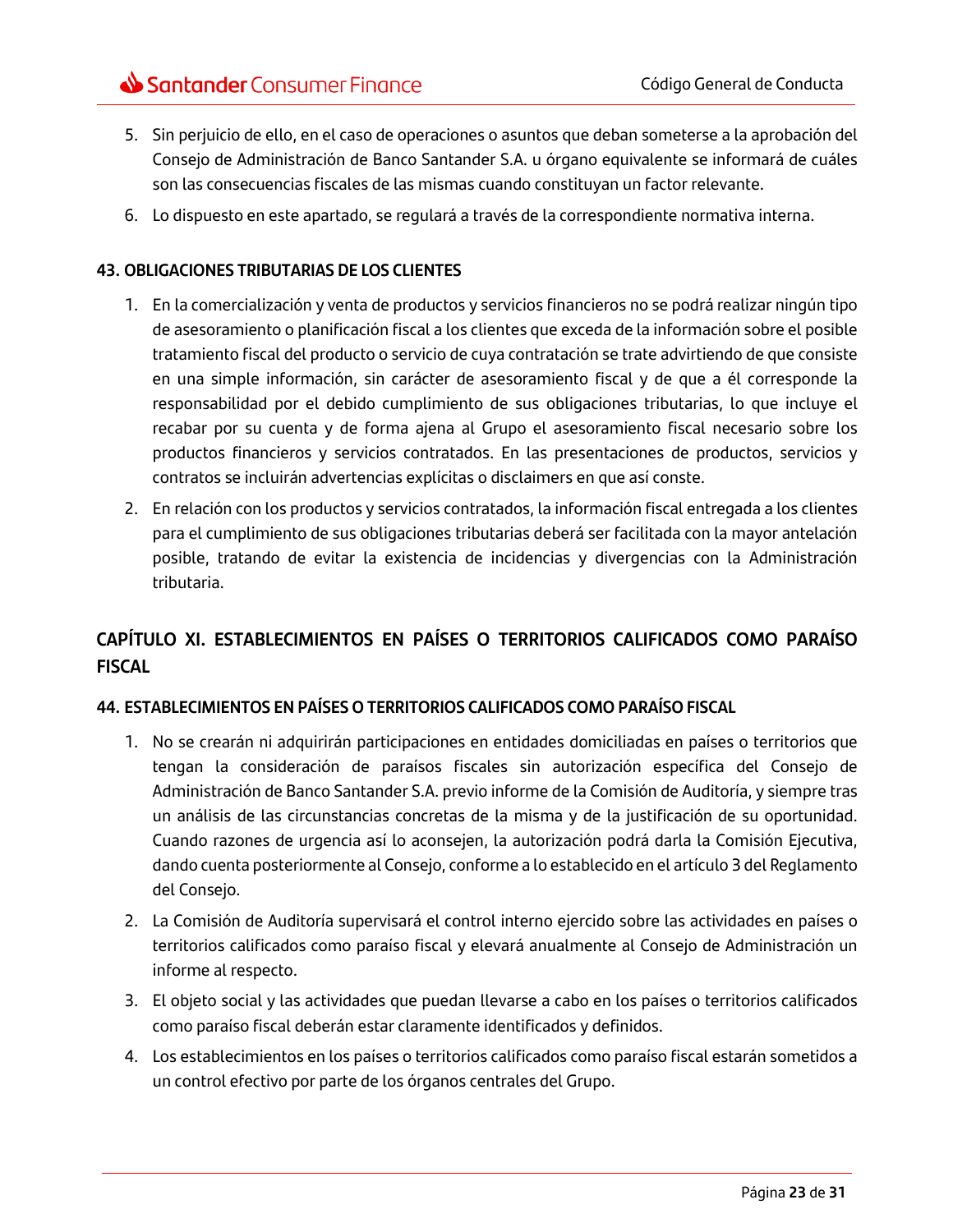- 5. La firma de auditoría externa del establecimiento en el país o territorio calificado como paraíso fiscal será la misma firma de auditoría de la matriz española y de los estados consolidados del Grupo.
- 6. Se informará en las cuentas anuales de las actividades desarrolladas en cada establecimiento en el país o territorio calificado como paraíso fiscal, su naturaleza, sus resultados y los mecanismos establecidos para controlar los posibles riesgos.
- 7. A estos efectos, se entenderá que un determinado país o territorio es calificado como paraíso fiscal cuando de acuerdo con la normativa española que resulte de aplicación en cada momento, o con la normativa local que resulte de aplicación en cada caso, tenga dicha consideración.

# <span id="page-23-0"></span>**CAPÍTULO XII. SISTEMAS INFORMÁTICOS Y TECNOLOGÍAS DE LA INFORMACIÓN**

# <span id="page-23-1"></span>**45. NORMAS DE CONDUCTA EN EL USO DE LAS TECNOLOGÍAS DE LA INFORMACIÓN Y DE LA COMUNICACIÓN**

- 1. Los Sujetos del Código cumplirán estrictamente las normas que se establecen en la normativa interna en materia de Conducta en el Uso de las Tecnologías de la Información y de la Comunicación.
- 2. Prestarán especial protección a los sistemas informáticos, extremando las medidas de seguridad. Particularmente, procurarán mantener comportamientos personales seguros en materia de ciber seguridad.
- 3. Acusarán recibo de los dispositivos tecnológicos que les sean entregados o habilitados y devolverán los mismos al dejar el Grupo o, en caso de que así se les solicite, al trasladarse de una entidad a otra dentro del Grupo, todo ello de acuerdo con los procedimientos y plazos fijados en la normativa interna de referencia.
- 4. Deberán respetar las normas específicas reguladoras de la utilización del correo electrónico, acceso a Internet u otros medios similares puestos a su disposición, sin que en ningún caso pueda producirse un uso inadecuado de los mismos.
- 5. La creación, pertenencia, participación o colaboración por los Sujetos del Código en redes sociales, foros o blogs en Internet y las opiniones o manifestaciones que se realicen en los mismos, se efectuarán de manera que quede claro su carácter personal. En todo caso, los Sujetos del Código deberán abstenerse de utilizar la imagen, nombre o marcas del Grupo para abrir cuentas o darse de alta en estos foros y redes.

#### <span id="page-23-2"></span>**CAPÍTULO XIII. DERECHOS DE PROPIEDAD INTELECTUAL Y DE PROPIEDAD INDUSTRIAL**

#### <span id="page-23-3"></span>**46. DERECHOS DE PROPIEDAD INTELECTUAL E INDUSTRIAL DEL GRUPO**

1. Los Sujetos del Código respetarán la propiedad intelectual y el derecho de uso que corresponde al Grupo en relación con los cursos, proyectos, programas y sistemas informáticos; equipos, manuales y videos; conocimientos, procesos, tecnología, know-how y, en general, demás obras y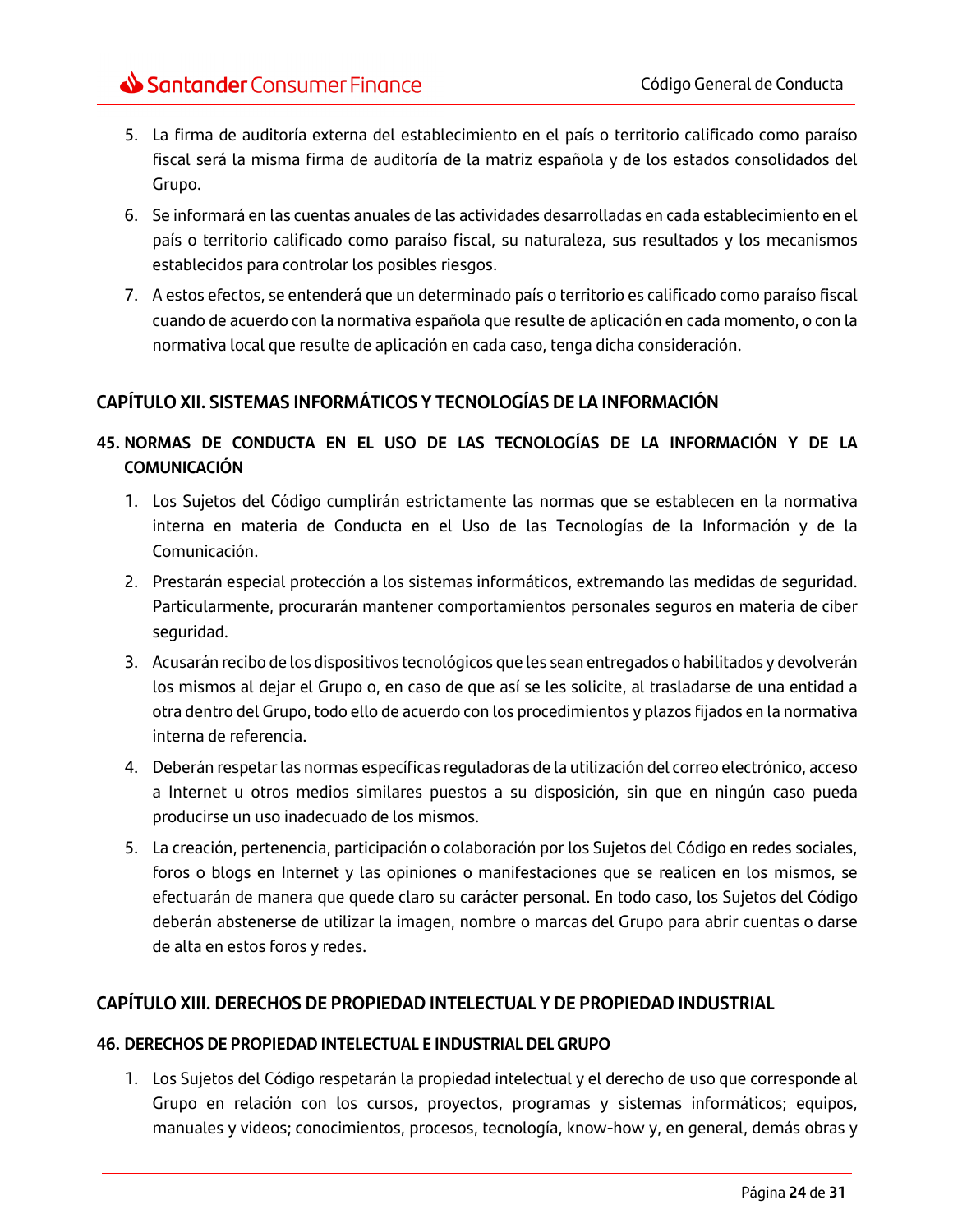trabajos desarrollados o creados en el Grupo, ya como consecuencia de su actividad profesional o de la de terceros. Por tanto, su utilización se realizará en el ejercicio de la actividad profesional en el mismo y se devolverá todo el material en que se soporten cuando sean requeridos.

2. No utilizarán la imagen, nombre o marcas del Grupo sino para el adecuado desarrollo de su actividad profesional en el mismo.

#### <span id="page-24-0"></span>**47. DERECHOS DE TERCEROS**

Los Sujetos del Código respetarán asimismo los derechos de propiedad intelectual e industrial que ostenten terceras personas ajenas al Grupo. En particular, los Sujetos de Código no incorporarán, utilizarán o emplearán en el Grupo cualquier tipo de información o documentación física o electrónica perteneciente a otra empresa que se haya obtenido como consecuencia del desempeño de un cargo previo o sin el debido consentimiento.

# <span id="page-24-1"></span>**CAPÍTULO XIV. CONSERVACIÓN DE DOCUMENTOS**

#### <span id="page-24-2"></span>**48. ARCHIVO Y CONSERVACIÓN DE DOCUMENTOS**

Los Sujetos del Código cumplirán estrictamente la normativa interna sobre archivo y conservación de documentos.

En todo caso, se archivarán y conservarán adecuadamente durante el tiempo que se establezca en dicha normativa los documentos, ya sean en papel o en formato electrónico, que, dentro de su área de responsabilidad, se hallen en los casos siguientes:

- 1. Los documentos que constituyan el soporte de las anotaciones contables que reflejan las transacciones realizadas por el Grupo.
- 2. Los informes presentados ante las autoridades sobre las actividades sospechosas de un cliente relacionadas con un posible caso de blanqueo de capitales o de financiación del terrorismo o con un posible caso de abuso de mercado, junto con la documentación que los respalde.
- 3. Los registros de todos los cursos sobre prevención del blanqueo de capitales y de la financiación del terrorismo que se hayan impartido.
- 4. Los registros de todos los cursos que se hayan impartido sobre materia de Cumplimiento.
- 5. Los documentos relativos a las denuncias y a las investigaciones a que den lugar que se contemplan en el Título VI.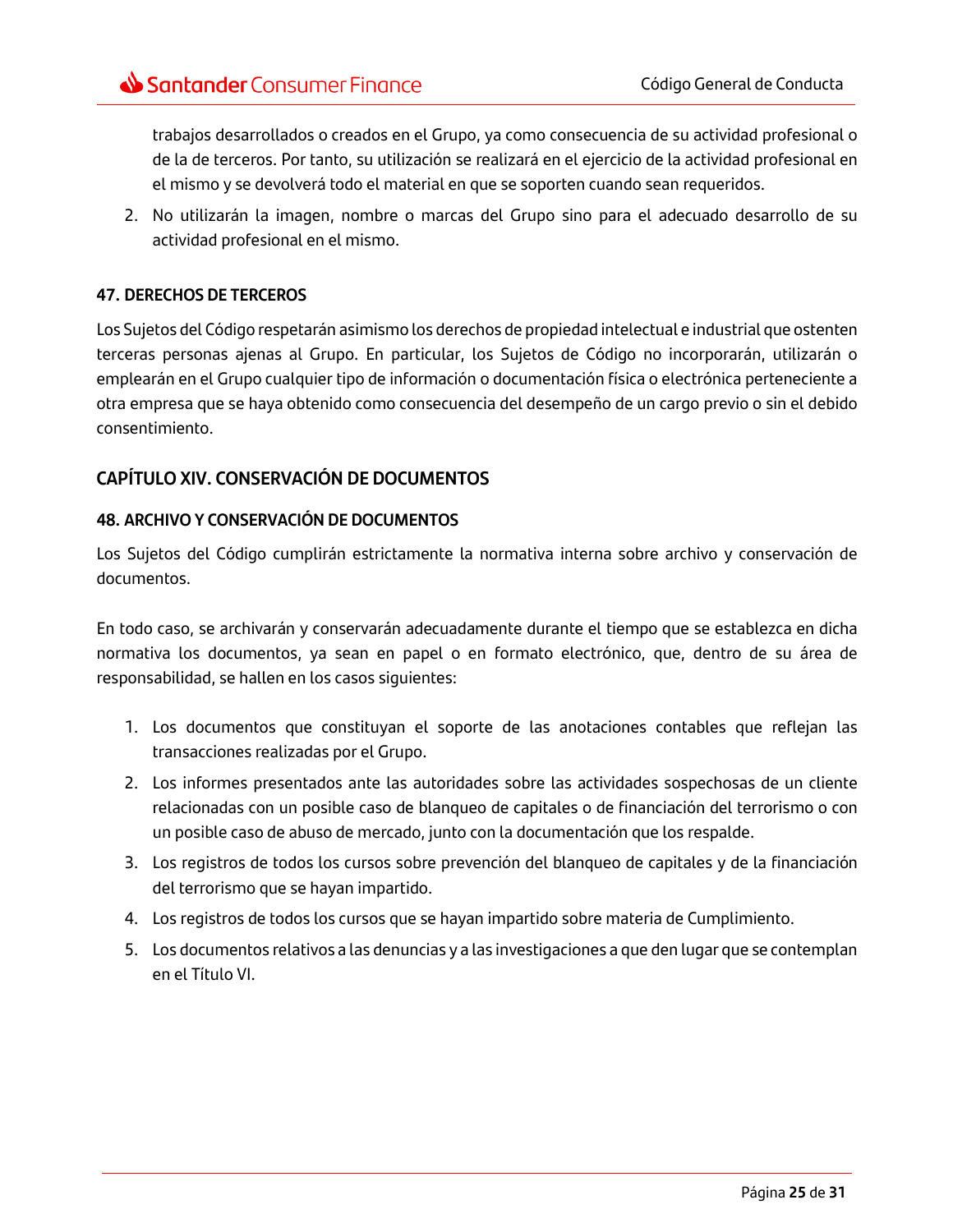# <span id="page-25-0"></span>**TITULO V. APLICACIÓN DEL CÓDIGO GENERAL**

#### <span id="page-25-1"></span>**CAPÍTULO I. ORGANIZACIÓN Y FUNCIONES**

#### <span id="page-25-2"></span>**49. FUNCIÓN DE CUMPLIMIENTO**

El desarrollo, implantación y ejecución del Marco Corporativo General de Cumplimiento corresponde a la función de Cumplimiento, junto con otras funciones o unidades organizativas que, por razones operativas o de especialización, no forman parte orgánicamente de la misma, pero colaboran con ella en la ejecución del Marco.

En relación con este Código General de Conducta a la función de Cumplimiento le corresponde el desempeño de las siguientes funciones:

- 1. Llevará a efecto la aplicación de este Código General y de los demás Códigos y desarrollos adicionales.
- 2. Definirá y supervisará la ejecución de la actividad de formación en materia de Cumplimiento que realice la función de Recursos Humanos.
- 3. Dirigirá las investigaciones que se realicen sobre la posible comisión de actos de incumplimiento, pudiendo solicitar la ayuda de Auditoría Interna, proponiendo al Comité de Recursos Humanos u órgano equivalente, las sanciones que en su caso procedan.
- 4. Colaborará con Auditoría Interna en las revisiones periódicas que ésta realice en cuanto se refiere al cumplimiento del Código General de Conducta y de la normativa interna de desarrollo, sin perjuicio de las revisiones periódicas que, sobre materias de cumplimiento normativo, la función de Cumplimiento directamente realice.
- 5. Recibirá y tramitará las denuncias que, en virtud de lo que se establece en el Título VI, realicen los empleados.
- 6. Asesorará en la resolución de las dudas que surjan en la aplicación del Código General de Conducta y la normativa interna de desarrollo, así como para la prevención del riesgo reputacional que pudiera estar asociado.
- 7. Elaborará un informe anual sobre la aplicación del Marco Corporativo General de Cumplimiento y normativa de Conducta, que someterá al Comité de Riesgos (en SCF, la Comisión de Supervisión de Riesgos, Regulación y Cumplimiento) y al Consejo de Administración.

#### <span id="page-25-3"></span>**50. COMITÉ DE COMPLIANCE & CONDUCT**

1. El Comité de Cumplimiento, presidido por el Chief Compliance Officer, es responsable del seguimiento, evaluación y de asegurar la adecuada gestión del riesgo de Cumplimiento & Conducta que pueda tener impacto en el Grupo. Está integrado por el Chief Compliance Officer (Presidente), el responsable de Coordinación y Gobierno de Cumplimiento (Secretario), el Director de Legal (Vicepresidente), los CEOs de SCF, los directores de Negocio (Seguros, Auto y Durables), el Director de Control de Gestión, el Director Financiero, el Director de Riesgos y el Director de IT&Ops. El resto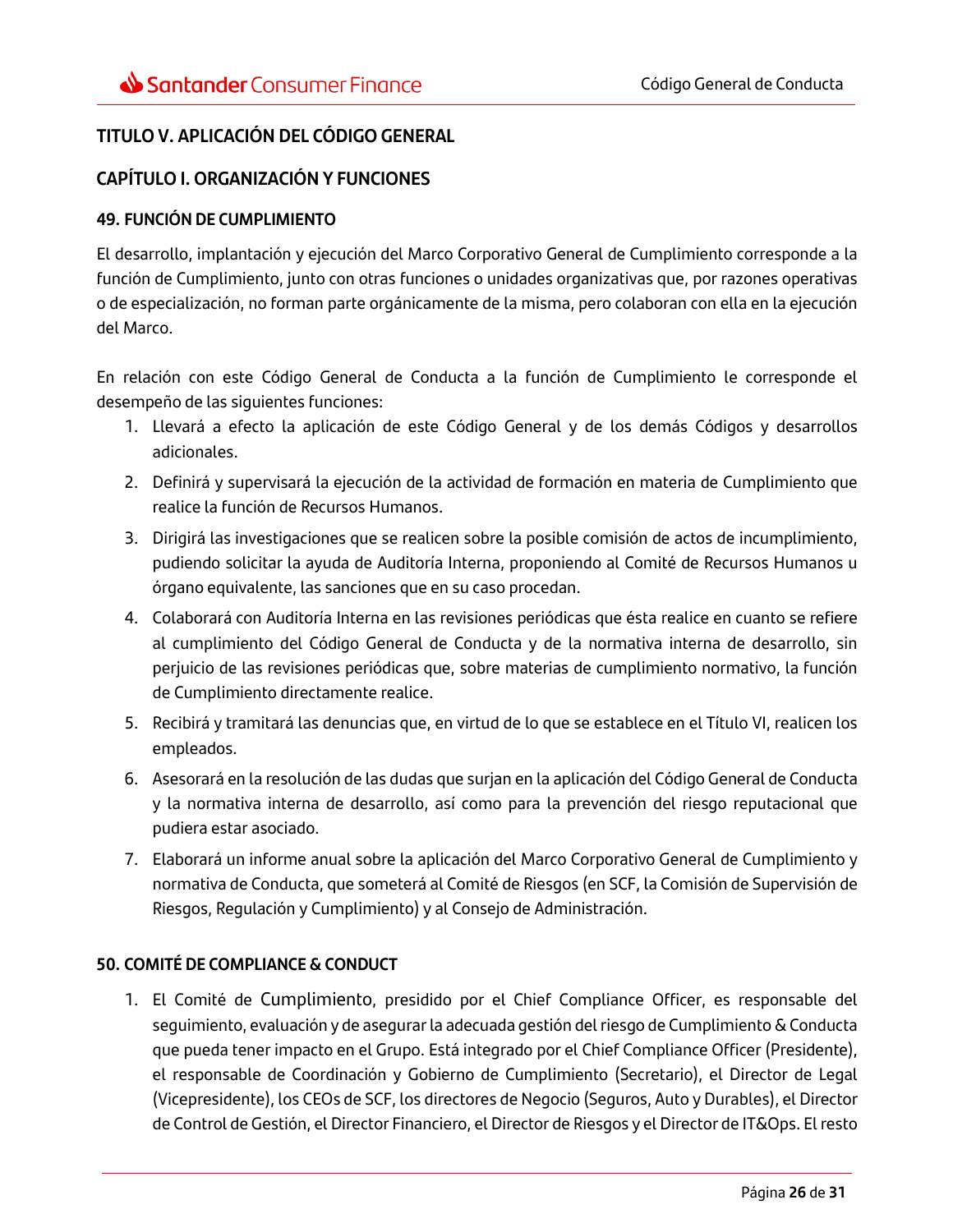de los miembros del Comité de Dirección (incluyendo al Director de Auditoría Interna) actúan como invitados permanentes del Comité.

- 2. El Comité de Cumplimiento aprueba los modelos de referencia en desarrollo del Marco Corporativo General de Cumplimiento y del Código General de Conducta y sus desarrollos, así como de la validación de las adaptaciones locales de los modelos de desarrollo.
- 3. El Comité de Cumplimiento decide sobre las cuestiones relevantes en materia de cumplimiento que puedan conllevar un riesgo potencial para el Grupo, en función de las facultades que tenga otorgadas o de las atribuciones que haya de ejercer por imperativo legal.
- 4. El Comité de Cumplimiento interpreta el Código General de Conducta y los códigos especializados y realiza propuestas para su mejora.
- 5. Las filiales del Grupo SCF se dotarán, de acuerdo con el principio de proporcionalidad, de un órgano de gobierno análogo, cuya estructura, composición y responsabilidad deberán ser coherentes con el órgano de gobierno de SCF.

# <span id="page-26-0"></span>**51. AUDITORÍA INTERNA**

- 1. Como parte de sus funciones de investigación y control interno, Auditoría Interna realizará las pruebas y revisiones necesarias para comprobar que se cumplen las normas y procedimientos establecidos en el Marco Corporativo General de Cumplimiento.
- 2. Auditoría Interna supervisará de forma independiente la suficiencia y eficacia del Marco Corporativo General de Cumplimiento, del Código de Conducta y sus desarrollos corporativos o locales y que, en consecuencia, consigue los objetivos en el mismo pretendidos.

# <span id="page-26-1"></span>**52. COMITÉ DE RIESGOS (EN SCF, LA COMISIÓN DE SUPERVISIÓN DE RIESGOS, REGULACIÓN Y CUMPLIMIENTO)**

El Comité de Riesgos del órgano de administración (denominado en SCF la Comisión de Supervisión de Riesgos, Regulación y Cumplimiento) supervisará el cumplimiento del Código General de Conducta y de la normativa de conducta y, en general, la aplicación del Marco Corporativo General de Cumplimiento, hará las propuestas necesarias para su mejora e informará periódicamente al Consejo de Administración sobre el estado de la función de cumplimiento y la aplicación del Marco.

#### <span id="page-26-2"></span>**53. CONSEJO DE ADMINISTRACIÓN**

El Consejo de Administración de Banco Santander Consumer Finance, S.A. aprobará el Marco Corporativo General de Cumplimiento del Grupo y el presente Código General de Conducta. El Consejo de Administración recibirá periódicamente información de la Comisión de Supervisión de Riesgos, Regulación y Cumplimiento sobre la aplicación del Marco Corporativo General de Cumplimiento.

#### <span id="page-26-3"></span>**54. FUNCIÓN DE RECURSOS HUMANOS**

Corresponde a la función de Recursos Humanos poner el Código General a disposición de los Sujetos del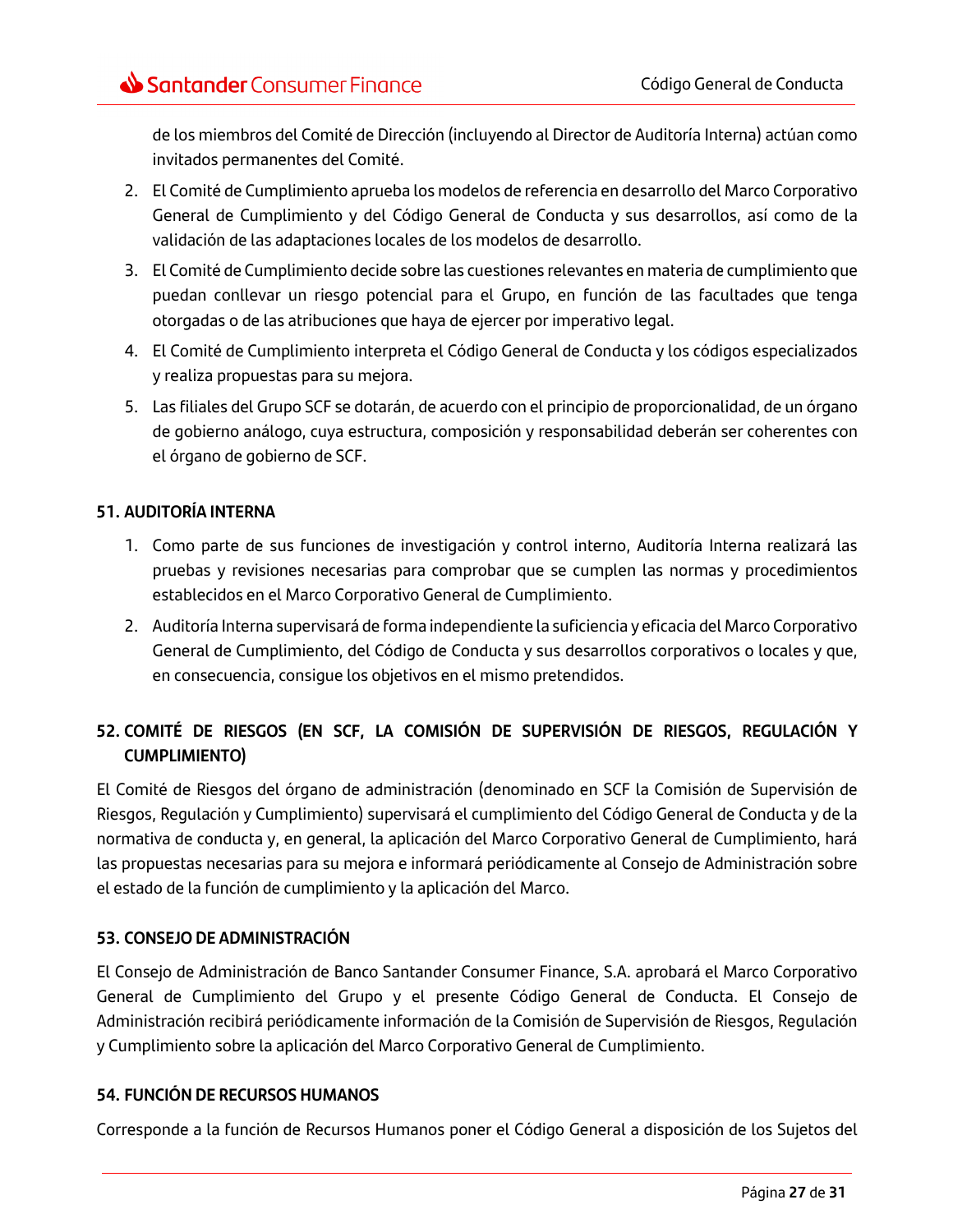Código, organizar la formación para el adecuado conocimiento del mismo, interpretar y atender junto con la función de Cumplimiento las consultas que los Sujetos del Código planteen, el desarrollo y ejercicio de la potestad disciplinaria y sancionadora, en materia laboral, así como el resto de las funciones que en él se le atribuyen.

#### <span id="page-27-0"></span>**55. COMITÉ DE VALORACIÓN DE IRREGULARIDADES**

En SCF, el Comité de Valoración de Irregularidades valorará el alcance de los incumplimientos de la normativa interna y externa y de las irregularidades, detectadas o comunicadas, de acuerdo con los procedimientos del Grupo, que hayan sido cometidas por los empleados, siempre que la naturaleza del incumplimiento o irregularidad sea grave y se refiera a cuestiones que se encuentren dentro del ámbito del Código General de Conducta, otros códigos o manuales, o sus normativas de desarrollo.

Igualmente, decidirá sobre las medidas disciplinarias para las infracciones o incumplimientos contractuales previstos en la normativa interna, así como sobre medidas adicionales a las disciplinarias, de carácter administrativo o penal, y que puedan también resultar del incumplimiento o irregularidad, de conformidad con la legislación laboral aplicable.

El Comité de Valoración de Irregularidades estará presidido por el Chief Compliance Officer e integrado por los responsables de las funciones de Recursos Humanos, de Secretaría General y Asesoría Jurídica y de Auditoría Interna. Igualmente asistirá como Secretario del Comité el responsable de Cumplimiento Regulatorio.

Las filiales del Grupo SCF dispondrán, de acuerdo con el principio de proporcionalidad, de un órgano de gobierno adecuado para la resolución de estos asuntos, cuya estructura, composición y responsabilidades deberán ser coherentes con el comité de la Corporación.

#### <span id="page-27-1"></span>**56. RESPONSABLES DE LAS DISTINTAS UNIDADES ORGANIZATIVAS DEL GRUPO**

Corresponde a los responsables de las distintas unidades organizativas conforme a las que se estructuren las sociedades del Grupo velar por el cumplimiento de Código General por parte de los Sujetos al mismo.

# <span id="page-27-2"></span>**CAPÍTULO II. CONSECUENCIAS EN CASO DE INCUMPLIMIENTO**

#### <span id="page-27-3"></span>**57. INCUMPLIMIENTO**

El incumplimiento del Código General puede dar lugar a sanciones laborales, sin perjuicio de las administrativas o penales que, en su caso, puedan también resultar de ello.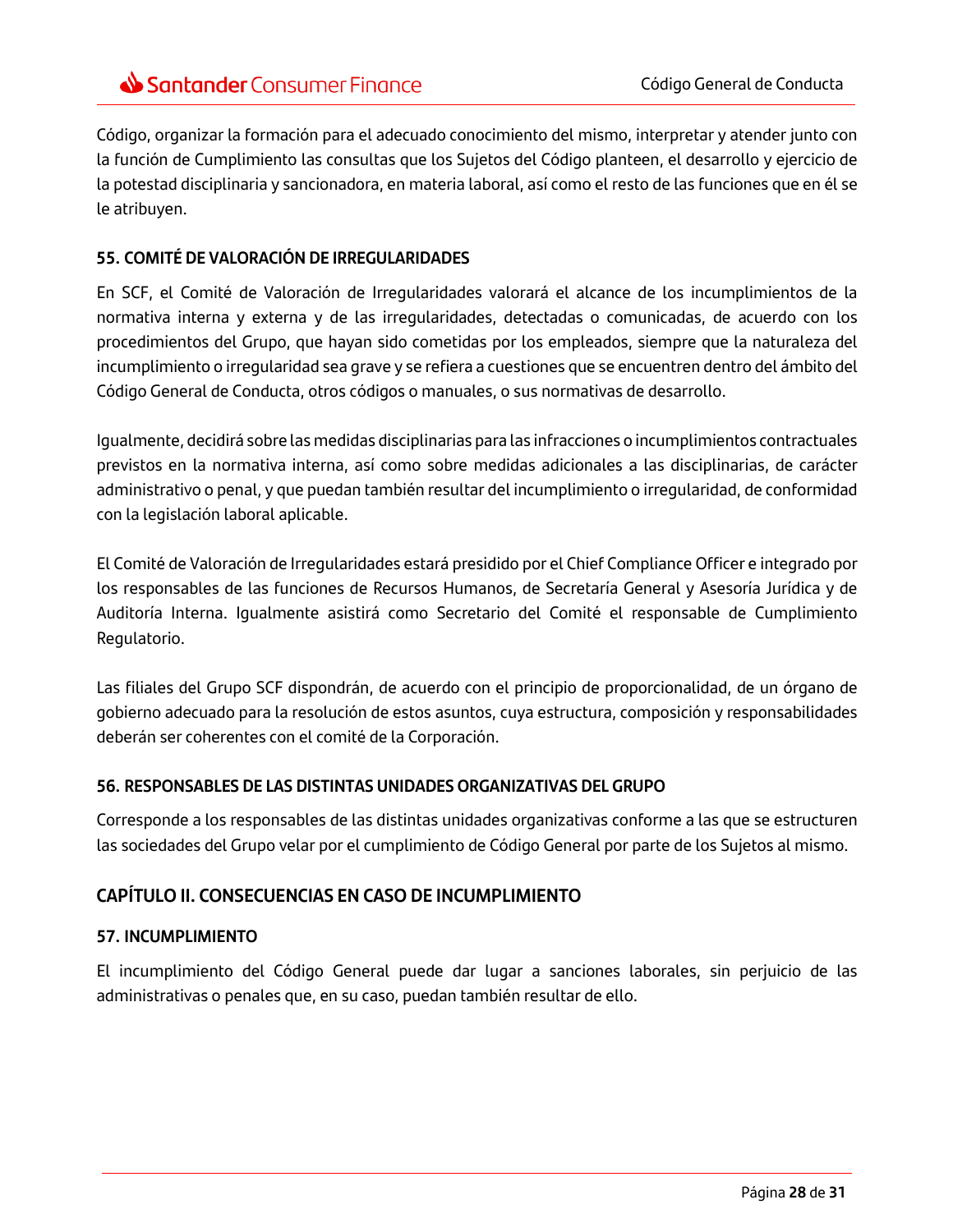# <span id="page-28-0"></span>**TÍTULO VI: CANAL ABIERTO**

#### <span id="page-28-1"></span>**58. POLÍTICA DE PUERTA ABIERTA**

- 1. Grupo Santander cuenta con un modelo de canal de denuncias único denominado Canal Abierto que tiene como finalidad detectar y actuar sobre aquellos comportamientos que supongan un incumplimiento del Código General de Conducta o sean contrarios a nuestros comportamientos corporativos de Simple, Personal y Justo, favoreciendo al mismo tiempo un entorno en el que los empleados puedan hablar claro y sean escuchados de verdad.
- 2. A fin de fomentar su uso por parte de todos los empleados de SCF y en línea con los principios de Banca Responsable, el Canal Abierto cuenta con el apoyo de la alta dirección de la entidad. Además, todas las comunicaciones a través de este canal se podrán realizar de manera confidencial y anónima y se informará a los empleados a través de campañas de comunicación suficientes de las medidas que se adopten en la organización como consecuencia de la gestión de las comunicaciones recibidas.
- 3. Para garantizar la prevención de posibles conflictos de interés durante la investigación de las comunicaciones que se reciban, se han establecido mecanismos de control apropiados.
- 4. Todo empleado SCF y de sus entidades dependientes que tenga conocimiento de la comisión de un acto presuntamente ilícito o de un incumplimiento de este Código General de Conducta o de la normativa legal o interna del Grupo (incluidas las infracciones de la normativa de Prevención de Blanqueo de Capitales y de la Financiación del Terrorismo y las prácticas inadecuadas en materia de contabilidad o auditoria, control interno o influencia inadecuada en auditores externos (SOX)), así como de actos o comportamientos presuntamente no alineados con los comportamientos corporativos del Grupo, podrá comunicarlo a la función de Cumplimiento a través del Canal Abierto.
- 5. La comunicación a la función de Cumplimiento de una actuación presuntamente ilícita o no alineada con los comportamientos corporativos podrá realizarse por alguno de los siguientes medios, gestionados por un proveedor externo al Grupo, especificados en la normativa interna de uso y funcionamiento del Canal Abierto:
	- i. teléfono
	- ii. plataforma web EthicsPoint

#### <span id="page-28-2"></span>**59. CONFIDENCIALIDAD DE LAS COMUNICACIONES DEL CANAL ABIERTO Y PROHIBICIÓN DE REPRESALIAS**

- 1. El Comité de Riesgos (en SCF la Comisión de Supervisión de Riesgos, Regulación y Cumplimiento) y la función de Cumplimiento garantizarán la confidencialidad y anonimato de las comunicaciones que reciban.
- 2. Queda rigurosamente prohibido adoptar medida alguna contra un empleado del Grupo que constituya una represalia o cualquier tipo de consecuencia negativa por haber formulado una comunicación.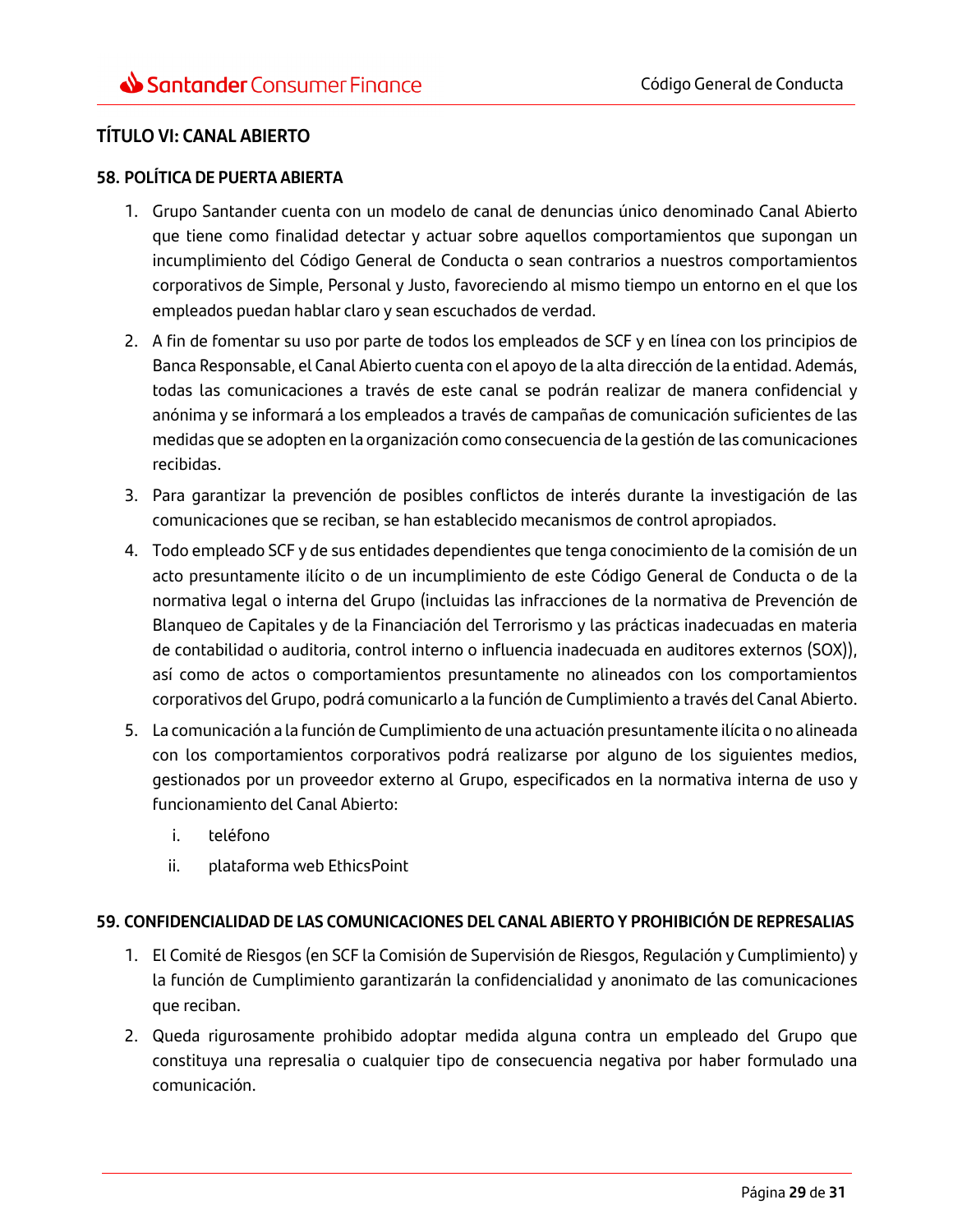3. La prohibición de represalias prevista en el párrafo anterior no impedirá la adopción de las medidas disciplinarias que procedan cuando la investigación interna determine que la comunicación es falsa y ha sido formulada de mala fe.

#### <span id="page-29-0"></span>**60. TRAMITACIÓN DE LAS COMUNICACIONES DEL CANAL ABIERTO**

- 1. La función de Cumplimiento mantendrá un registro de las comunicaciones que se reciban. Dicho registro respetará las exigencias de la normativa relativa a la protección de datos.
- 2. Tras recibirse una comunicación, la función de Cumplimiento iniciará una investigación interna, salvo que la comunicación carezca manifiestamente de fundamento o se refiera a cuestiones ajenas al ámbito de este Canal. En estos supuestos la función de Cumplimiento deberá dejar constancia en el registro de la recepción de la comunicación y de la decisión adoptada de no iniciar investigación. Esta decisión no impedirá la iniciación posterior de una investigación si se recibiera información adicional.
- 3. En la investigación interna que realice, la función de Cumplimiento podrá recabar toda la información y documentación que considere oportuna de cualesquiera áreas, divisiones o sociedades del Grupo. La función de Cumplimiento podrá además solicitar a Auditoría Interna o a otras funciones corporativas la ayuda que considere necesaria. La función de Cumplimiento informará del resultado de la investigación al Comité de Cumplimiento y, en su caso, al Comité de Riesgos (en SCF, la Comisión de Supervisión de Riesgos, Regulación y Cumplimiento) o al Comité de Valoración de Irregularidades. Tratándose de comunicaciones relativas a principios éticos relacionados con igualdad de oportunidades, respeto a las personas, conciliación del trabajo y vida personal, prevención de riesgos laborales o derechos colectivos la investigación, así como a conductas no alineadas con los comportamientos corporativos del Grupo, la gestión e investigación de las comunicaciones se realizará por la función de Recursos Humanos.
- 4. La función de Cumplimiento trasladará inmediatamente a la Comisión de Auditoría las comunicaciones que se refieran a prácticas o actos en materia de contabilidad o auditoría.
- 5. Sin perjuicio de lo anterior, la función de Cumplimiento informará periódicamente al Comité de Riesgos (en SCF denominada la Comisión de Supervisión de Riesgos, Regulación y Cumplimiento) de las denuncias que se hayan recibido y de su resultado.

# <span id="page-29-1"></span>**TÍTULO VII: TITULARIDAD, INTERPRETACIÓN, FECHA DE VALIDAD Y REVISIÓN PERIÓDICA**

- 1. La aprobación de este documento corresponde al Consejo de Administración de Santander Consumer Finance, S.A.
- 2. Corresponde su interpretación al Comité de Cumplimiento y, en su caso, el Comité de Riesgos (en SCF, la Comisión de Supervisión de Riesgos, Regulación y Cumplimiento)
- 3. Este documento entrará en vigor en la fecha de su publicación. Su contenido será objeto de revisión periódica, realizándose o en su caso, los cambios o modificaciones que se consideren convenientes.